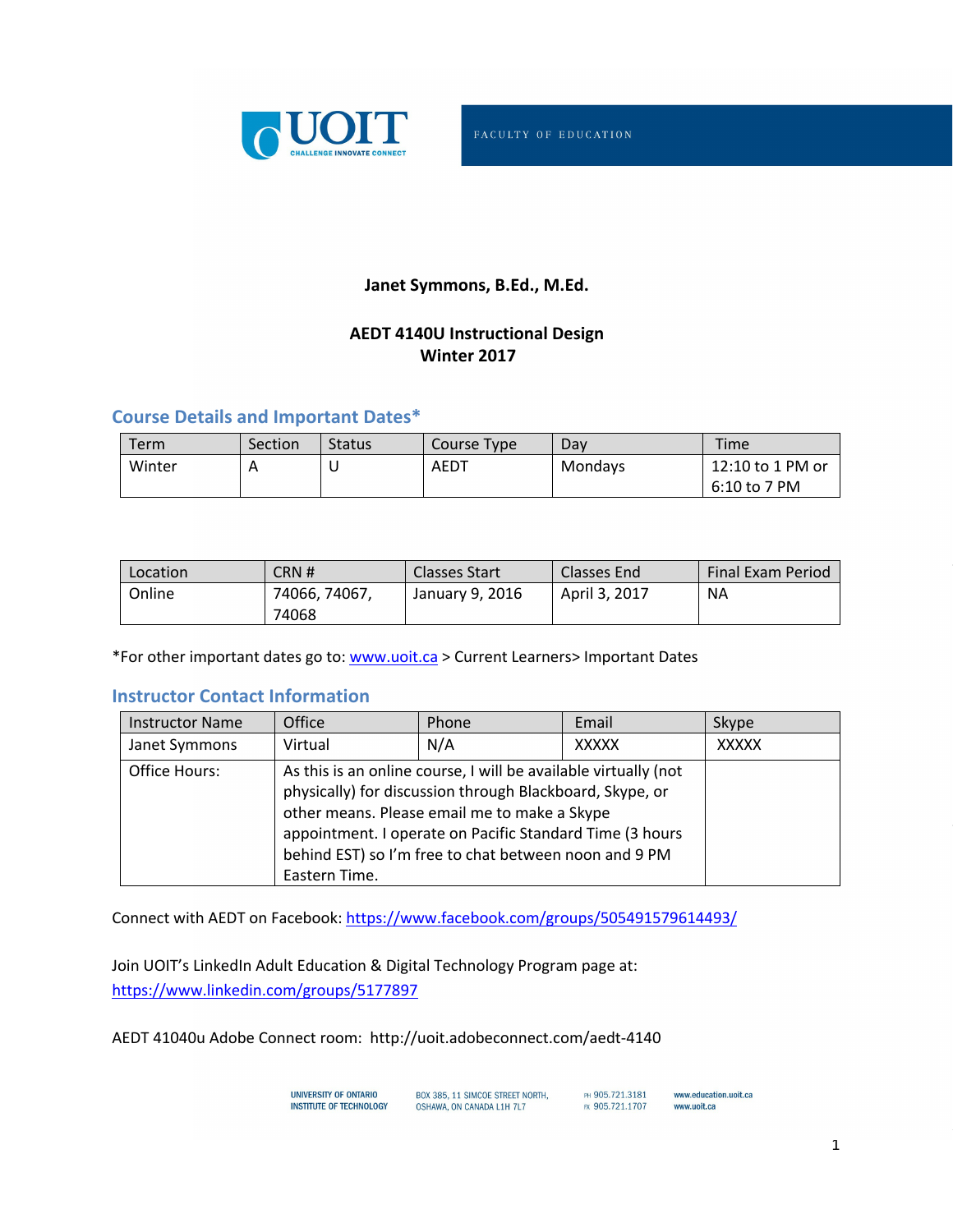## **Course Description**

The purpose of this course is to examine instructional design from its origins in the development of educational and training materials for the U.S. military in World War II to the current constructivist, social constructivist and connectivist design theories. Students will learn to recognize and explain both traditional approaches to instructional design rooted in behavioural theories of learning and current practices based on constructivist, constructionist and social constructivist thinking. Topics will include but are not limited to the ADDIE model (analysis, design, development, implementation and evaluation) promoted by Dick and Carey, Robert Gagne's Conditions of Learning, and work of curriculum theorist Ralph Tyler.

Pre-requisite: Credits: 3.0 Hours: 36 hours

### **Learning Outcomes**

This course examines instructional design, its defining theories, approaches, frameworks and models. The course will also examine ID's current practices, and its development. Upon successful completion of the course, learners will be able to:

- 1. Describe typical instructional design components and their place in a variety of instructional design theories.
- 2. Apply instructional design principles to online education for adult learners.
- 3. Associate models of instructional design with underlying learning theories and use this knowledge to critique the applicability of instructional design to specific adult learning environments.
- 4. Distinguish between traditional instructional design models and contemporary models and show how the contemporary models reflect current thinking about teaching and learning or fail to do so.
- 5. Analyze adult education learning materials or online learning courses and recommend improvements based on the application of principles of instructional design.
- 6. Demonstrate an understanding of the instructional development processes by using an instructional design model to prepare a specific learning product, such as a lesson, poster, presentation or a short course, program, or workshop.
- 7. Demonstrate skills in conducting a needs assessment and a learner analysis, writing instructional objectives, developing an instructional strategy, creating instructional materials that address the learning objectives and are aligned with needs, and evaluating learning outcomes.

## **Course Design and Web Environment**

AEDT4140 is a 36-hour (3 credit) course structured around 12 **mandatory** instructional units. Each unit is focused on a topic that contributes to or is an element of the instructional design process. The twelve units will be structured so that ideas, theories, collaboration and practice activities are included in each.

For each unit our interaction as a class will include: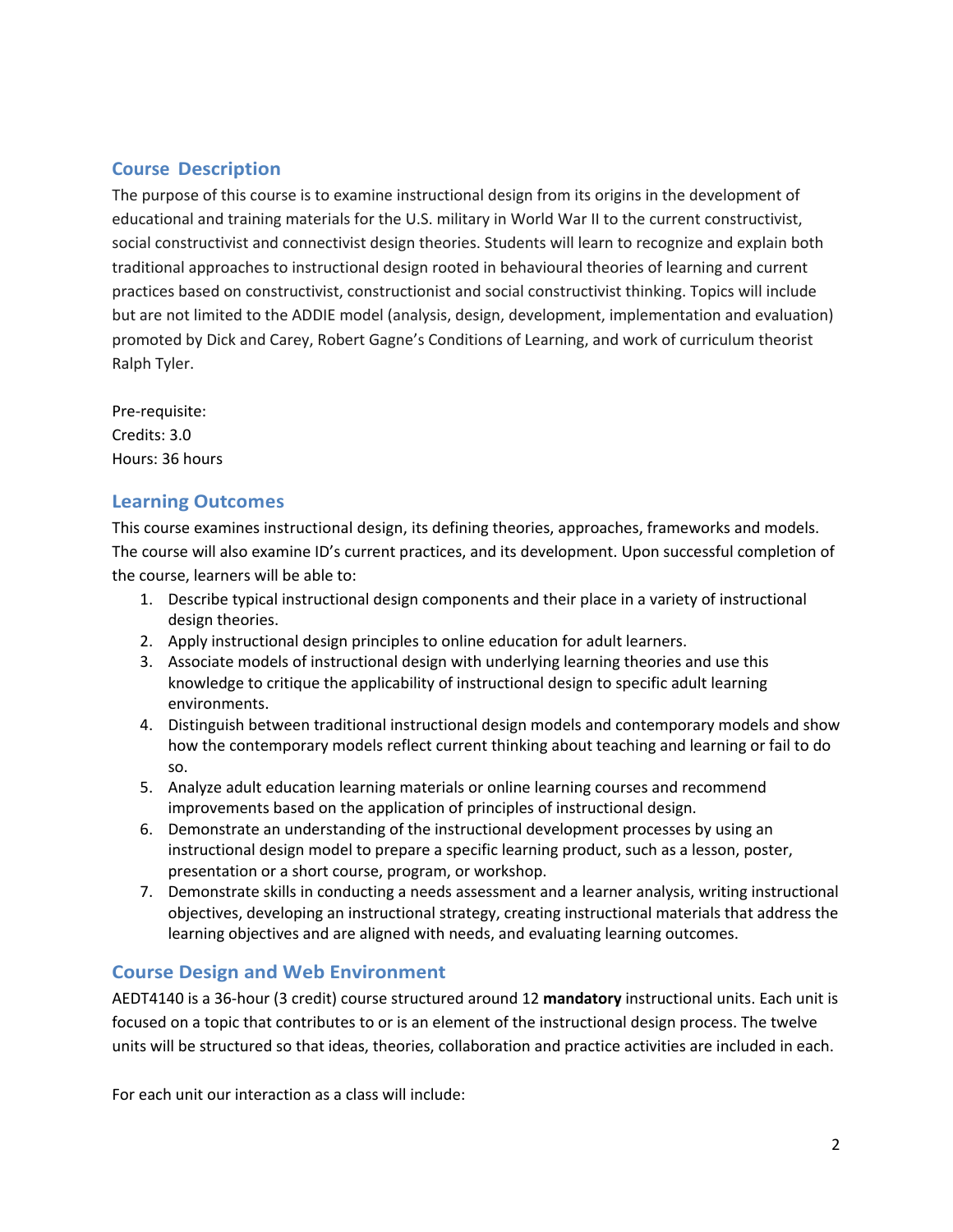- 1. Approximately one hour of video/ Youtube of the unit's topic, broken down into 2-3 10-12 minute-long segments. A content expert wrote the video clips. I suggest you subscribe to the YouTube channel where all the videos are stored: http://www.youtube.com/aedt4140u . The video clips MUST be viewed prior to the tutorial sessions.
- 2. One hour of tutorial in Adobe Connect each week. Attendance at one of the two weekly Thursday sessions in Adobe Connect is **mandatory**. The Analysis and Synthesis questions (in video clips – when they are there) or those posted in each week's course schedule are the jumping off point for the schedule online tutorials where you will be expected to contribute and explore the ill-structured, messy nature of the problem at hand. For this reason, it is critical that you watch the videos and do any associated readings or research prior to coming to the tutorial session. Tutorial times are from noon to 1 pm and 6 to 7 pm (Eastern Time).
- 3. One hour of time devoted to self-directed learning activities, etc., as guided by the course calendar below, using a wide variety of online resources as chosen primarily by the students such as asynchronous discussion, journaling, research and chat, discussion on the unit's issues.
- 4. Work on the ID project as needed to meet your commitment to your group.

This covers the basic three-hour commitment to the class sessions. Note that additional reading, as well as assignments and project/group work will be expected from all students, relevant to your subject domain/area of study (i.e. engineering, health care, staff development). While the Blackboard course site will be the sole official web site for this course, other environments will be explored and used. The links for other environments/tools will be posted on the Blackboard site as we progress. NOTE: the Adobe Connect room, the YouTube channel, and the course Blackboard site are key sites in the course. You should consult them regularly and contribute resource links there as part of your exploration of instructional design.

Please Note: It is your responsibility to contact me, your instructor, if you will be absent before a tutorial session or if you have any questions or problems about assignments in advance of the due date. I recommend that you complete the reading within the first days of the unit's scheduled week so that you can participate effectively in group discussions and activities. Online resources and readings are provided for each unit. I encourage you to explore the Web and find additional resources that may align better with your interests.

### **Course Texts and Readings**

For this 12-week course, we will critically engage with the material through a review of literature and a discussion of key concepts and ideas generated through that review of relevant literature. You need to be prepared each week by reading literature on the topic for that week as identified in the Course Schedule. Suggested readings for each topic have been identified; however, it is required that learners find better articles and articles that suit their subject domain areas of study (i.e. health care, engineering, children's software, patient education, K-12 education, etc.), as well as bringing in relevant readings from other courses to enrich the discussion and tutorials.

The instructor works from a collection of online and/or print resources. Many of these texts and documents will be provided through the Blackboard course site, however learners will also find an extensive collection of useful Internet links as they explore their PBLs and are encouraged to share these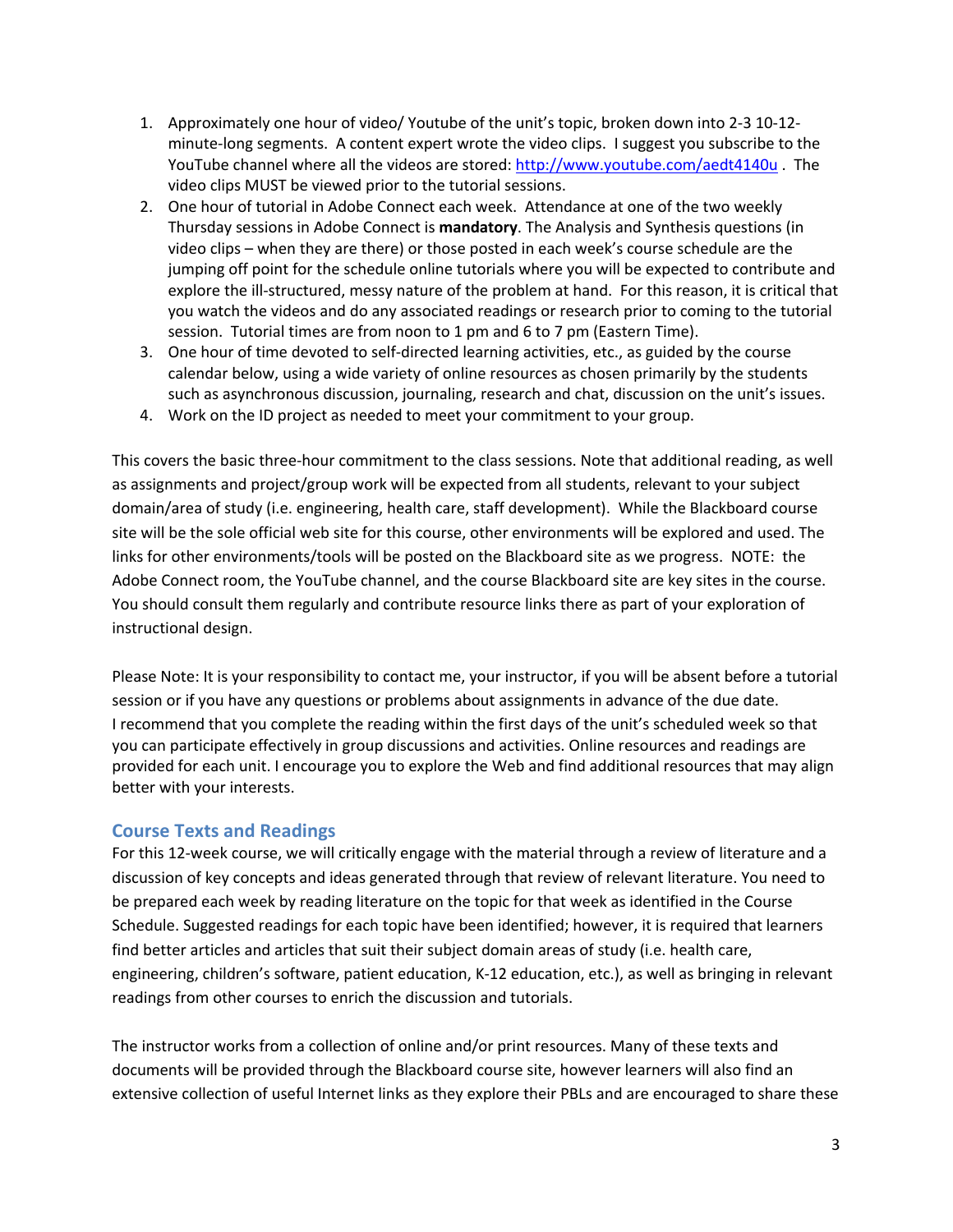with the class via the Blackboard site.

## **Schedule of Readings and Assignments**

A complete list of assigned weekly readings and assignments can be found below in the course schedule and they are posted in Blackboard. Any additional readings will be posted in Blackboard at least one week in advance of each class. This enables the class to be responsive to interests and topics as they emerge. Learners are encouraged to read well beyond the required material and a portion of the class is devoted to discussions of additional readings as required.

### **Recommended Texts / Readings**

http://onlinelearninginsights.wordpress.com/tag/carey-and-carey-instructional-design-model/

http://carbon.ucdenver.edu/~mryder/itc/idmodels.html

http://www.slideshare.net/msquareg/comparing-instructional-design-models

https://archive.org/details/IntrotoInstructionalDesign (Video)

A set of Web resources that correspond with each topic we cover in the course will be available in our Blackboard site. Learners are welcome to add links they find based on their interests and focus in the discussion board section

Traditional textbooks with Instructional Design models include:

- Dick, W., Carey, L., & Carey, J. (2009). *The Systematic Design of Instruction* (7th Edition). New York: Addison-Wesley Longman.
- Morrison, G., Ross, S., & Kemp, J. (2004). *Designing Effective Instruction*. (4th Ed.). San Francisco, CA: Jossey-Bass Wiley.
- Smith, P. & Ragan, T. (1999) *Instructional design (2nd Ed)*. Upper Saddle River, NJ: Prentice Hall.
- Wager, W., Gagne, R., & Briggs, L. (1992) *Principles of instructional design (4th Ed.)* New York: HBJ College &School Div.

## **Course Schedule and Topics**

The following table outlines the overall PBL approach to taken in this course. In our first week we will get oriented to the course and its expectations and flow and delve into the theoretical foundations of Instructional Design (ID). Beginning in Week 2 we will start into our ID project working in groups. There is one iterative ID project that continues throughout this course with three parts and three reporting points. The first takes place in week 6 and second in week 9. Our final week (12) for the third reporting point, a presentation, will also be an opportunity to synthesize and debrief our experiences.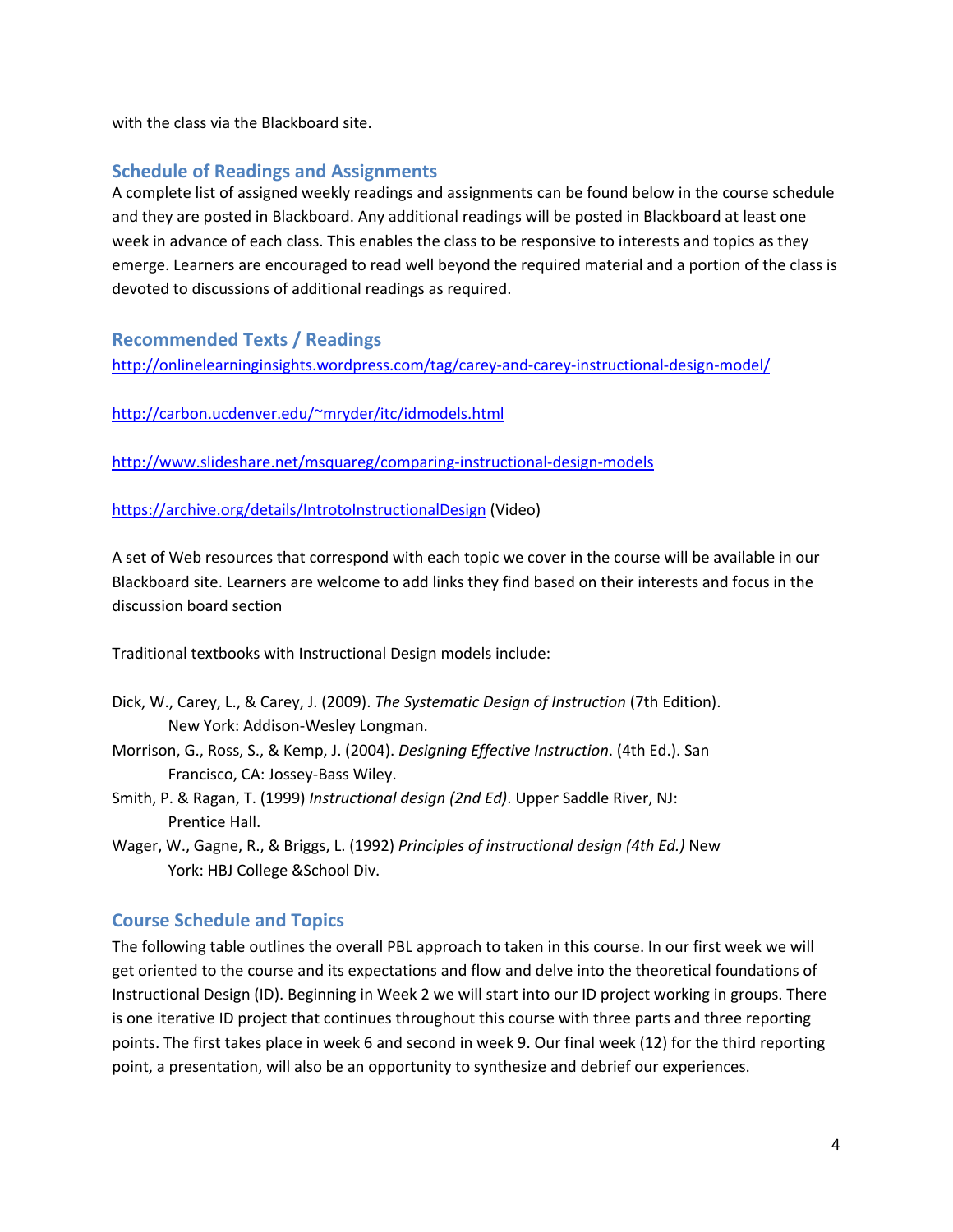| Week             |                     | $\overline{2}$   | 3                                             | Δ                | -5            | -6            |                                       | 8                | 9                                      | 10            | 11               | 12               |
|------------------|---------------------|------------------|-----------------------------------------------|------------------|---------------|---------------|---------------------------------------|------------------|----------------------------------------|---------------|------------------|------------------|
| Problem          | <b>Introduction</b> |                  | <b>Initial Plans for the Solution (Group)</b> |                  |               |               | <b>Detailing the Solution (Group)</b> |                  | <b>Developing the Solution (Group)</b> |               |                  | Wrap-Up          |
| <b>Workflow</b>  | Orientation to      | <b>Identify</b>  | Collaborative                                 | Collaborative    | Collaborative | Synthesis and | Collaborative                         | Collaborative    | Synthesis                              | Collaborative | Final touches    | Synthesis of     |
|                  | course              | problem,         | Learning                                      | Learning         | Learning      | Adding detail | Learning                              | Learning         | and creating                           | Learning      | to the solution  | course           |
|                  |                     | resources        |                                               |                  |               |               |                                       |                  | the training                           |               |                  | (using the       |
|                  |                     | and              |                                               |                  |               |               |                                       |                  | content                                |               |                  | group work)      |
|                  |                     | requisite        |                                               |                  |               |               |                                       |                  |                                        |               |                  |                  |
|                  |                     | knowledge        |                                               |                  |               |               |                                       |                  |                                        |               |                  |                  |
|                  |                     |                  |                                               |                  |               |               |                                       |                  |                                        |               |                  |                  |
| <b>Resources</b> | Videos              | Videos           | Videos                                        | Videos           | <b>Videos</b> | Videos        | Videos                                | Videos           | Videos                                 | Videos        | Videos           | Videos           |
| <b>Available</b> | Readings            | Readings         | Readings                                      | Readings         | Readings      | Readings      | Readings                              | Readings         | Readings                               | Readings      | Readings         | Readings         |
| (see             | Tutorials           | <b>Tutorials</b> | <b>Tutorials</b>                              | <b>Tutorials</b> | Tutorials     | Tutorials     | Tutorials                             | <b>Tutorials</b> | <b>Tutorials</b>                       | Tutorials     | <b>Tutorials</b> | <b>Tutorials</b> |
| detailed         |                     |                  |                                               |                  |               |               |                                       |                  |                                        |               |                  |                  |
| weekly           | Infographic $-$     | Group -          | Group -                                       | Group            | Group         | Reporting     | Group                                 | Group            |                                        | Group         | Group Work       | Individual       |
| outline          | Individual          | Defining the     | <b>Identifying</b>                            | Work             | Work          | Initial plans | Work                                  | Work             |                                        | Work          |                  | Presentations    |
| below)           | Assignment          | problem          | Solutions                                     |                  |               |               |                                       |                  | Group                                  |               |                  | of Solution      |
|                  |                     |                  |                                               |                  |               | Group report  |                                       |                  | progress                               |               | Group report     |                  |
|                  |                     |                  | Group                                         |                  |               | due           |                                       |                  | report due                             |               | due              |                  |
|                  |                     |                  | Proposal due                                  |                  |               |               |                                       |                  |                                        |               |                  |                  |
|                  |                     |                  |                                               |                  |               |               |                                       |                  |                                        |               |                  |                  |
|                  |                     |                  |                                               |                  |               |               |                                       |                  |                                        |               |                  |                  |
|                  |                     |                  |                                               |                  |               |               |                                       |                  |                                        |               |                  |                  |
|                  |                     |                  |                                               |                  |               |               |                                       |                  |                                        |               |                  |                  |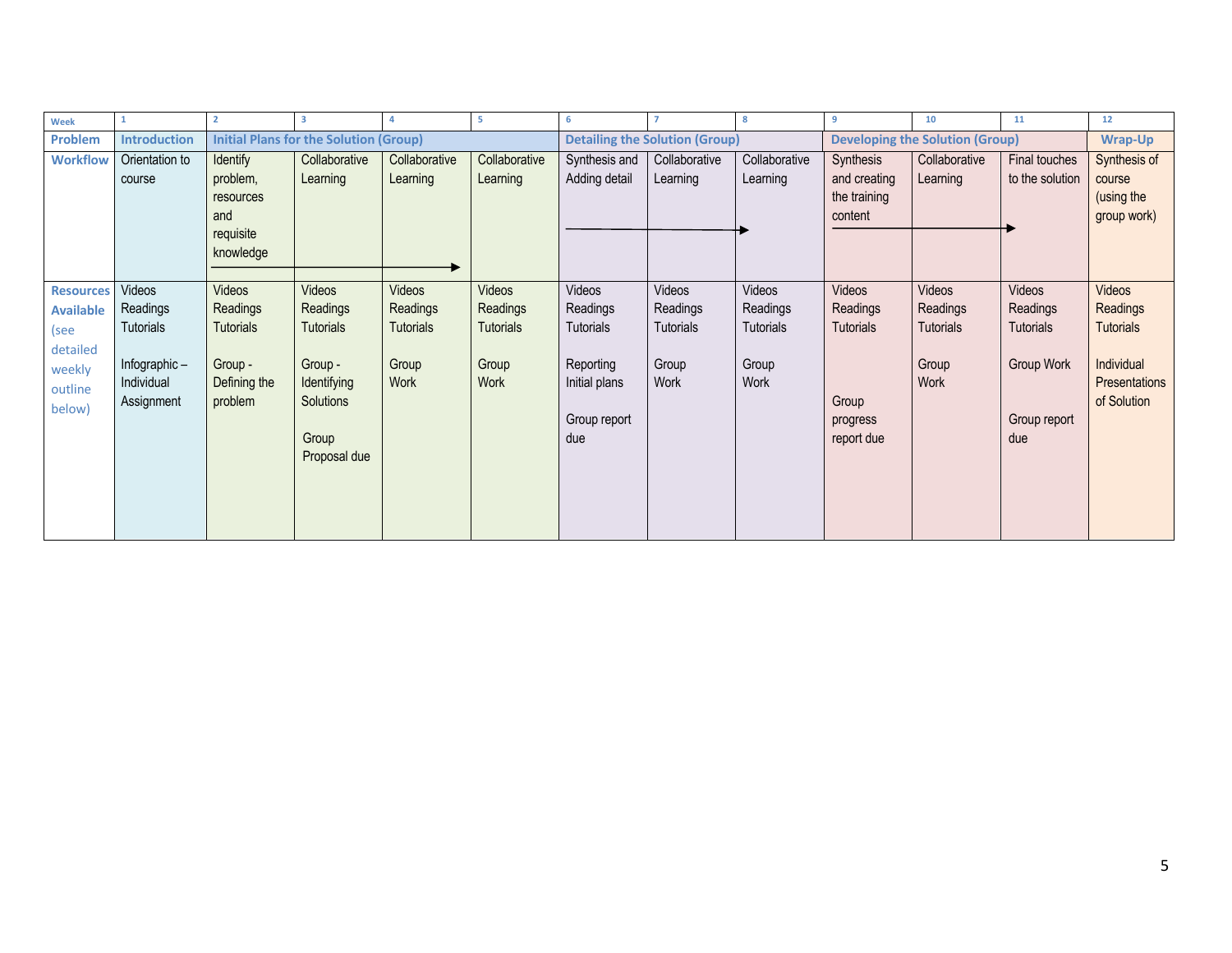## **Course Schedule**

| <b>Session</b>              | <b>Theme</b>                         | <b>Activity</b>                                                                                                                                                                                                                                                                                                                                                                                                                                                                                                                                                                                                                                                      | <b>Preparation for Session</b>                                                                                                                                                                                                                                              |
|-----------------------------|--------------------------------------|----------------------------------------------------------------------------------------------------------------------------------------------------------------------------------------------------------------------------------------------------------------------------------------------------------------------------------------------------------------------------------------------------------------------------------------------------------------------------------------------------------------------------------------------------------------------------------------------------------------------------------------------------------------------|-----------------------------------------------------------------------------------------------------------------------------------------------------------------------------------------------------------------------------------------------------------------------------|
| Jan 9/17                    | Course Introduction:<br>$LO$ 1, 3, 4 | <b>Video Clips:</b><br>1.<br>Video Clip 1.1 - Course Intro (in a pdf format until Jan 9)<br>$\bullet$<br>Video Clip 1.2 - ID Origins & models<br>$\bullet$<br>2.<br><b>Tutorial</b><br>Discussion questions:<br>$\bullet$<br>Why do we need instructional design?<br>$\circ$<br>Which ID model interests you the most? Is most relevant<br>$\circ$<br>to a training that needs to be done.                                                                                                                                                                                                                                                                           | Readings:<br>1.<br>AEDT4140 Course Outline<br><b>Instructional Design Models</b><br>http://carbon.ucdenver.edu/~mryder/itc/idmodels.ht<br>ml<br>Start Assignment 1: I Comparison of Instructional<br>2.<br>Design Models infographcis<br>DUE: Sunday January 14 by 11:55 pm |
| $\overline{2}$<br>Jan 16/17 | Theories that guide ID<br>LO 1, 3, 4 | Videos:<br>1.<br>Learning Theories<br>https://www.youtube.com/watch?v=sboB3rFZqDI (11:48)<br>Behaviourism, Cognitivism, Constructivism, & Learning and<br><b>Instructional Theory</b><br>https://www.youtube.com/watch?v=0YOqgXjynd0 (2:58)<br>Robert Gagne - Instructional Design<br>https://www.youtube.com/watch?v=5q5oDEoO1qo (2:18)<br>Kolb's Experimental Learning<br>https://www.youtube.com/watch?v=Rp-gaV-uSlo (1:47)<br><b>Tutorial</b><br>2.<br>Discussion questions:<br>$\bullet$<br>What are the key principles common to all learning<br>$\circ$<br>theories and how to they differ?<br>Initial group work on problem definition suitable for ID<br>3. | Readings:<br>1.<br>Read at least 10 learning theories from this list<br>http://www.instructionaldesign.org/theories/<br>Begin ID Project<br>2.<br>Assignment 2: Learner, context and instructional<br>analysis<br>DUE: Sunday January 22 by 11:55 PM                        |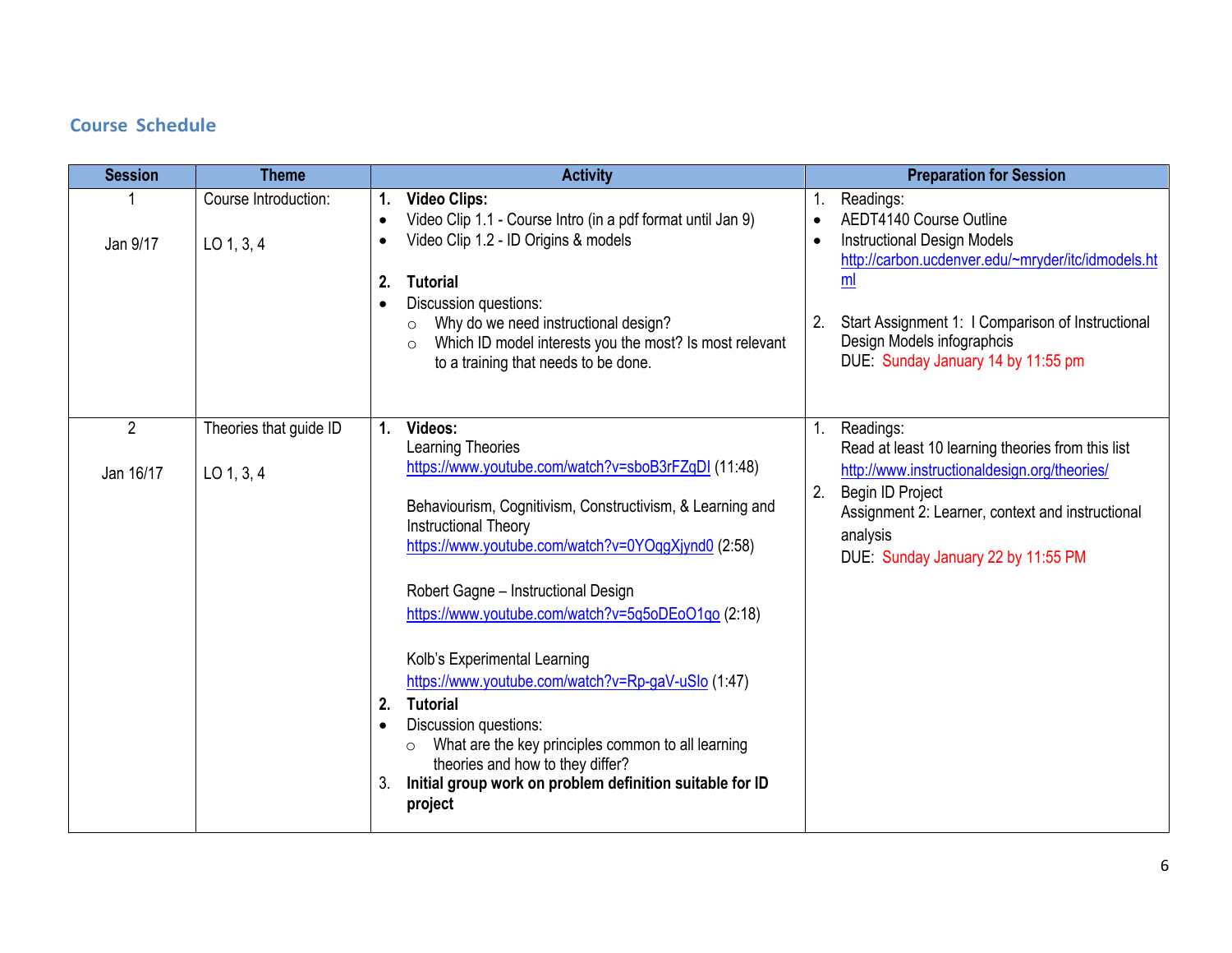| 3<br>Jan 23/17 | <b>Needs Assessment</b><br>LO 2, 6, 7                         | <b>Video Clips:</b><br>1.<br><b>Employee Training - Needs Assessment</b><br>https://www.youtube.com/watch?v=CLr0Z8v4qOc (5:08)<br>What is Needs Assessment? Definitions and Examples<br>http://study.com/academy/lesson/what-is-needs-assessment-<br>definition-examples-quiz.html (5:33)<br><b>Tutorial:</b><br>2.<br>Discussion questions:<br>$\bullet$<br>How would you go about conduction a needs assessment<br>$\Omega$<br>in your organization? What model would you use? | 1 <sub>1</sub><br>2.<br>3. | Readings:<br>Methods for Conducting an Educational Needs<br>Assessment (PDF)<br>http://www.cals.uidaho.edu/edcomm/pdf/bul/bul087<br>0.pdf<br>Continue working on ID Project<br>Upload Proposed Problem for ID project to the<br>discussion board to share with the class |
|----------------|---------------------------------------------------------------|----------------------------------------------------------------------------------------------------------------------------------------------------------------------------------------------------------------------------------------------------------------------------------------------------------------------------------------------------------------------------------------------------------------------------------------------------------------------------------|----------------------------|--------------------------------------------------------------------------------------------------------------------------------------------------------------------------------------------------------------------------------------------------------------------------|
| 4<br>Jan 30/17 | Instructional Goals and<br>Analysis                           | <b>Video Clips</b><br>1.<br>Video Clip 4.1 Instructional Goals<br>Video Clip 4.2 Instructional Analysis                                                                                                                                                                                                                                                                                                                                                                          | 1.<br>2.                   | Readings:<br>Continue working on ID Project                                                                                                                                                                                                                              |
|                | LO 2, 6, 7                                                    | <b>Tutorial</b><br>2.<br>Discussion questions:<br>What are subordinate skills? Why is it important to<br>$\circ$<br>identify them?<br>Why is it important to conduct an analysis of the<br>$\circ$<br>performance setting? and of the learning environment?                                                                                                                                                                                                                      | 3.                         | Assignment 3: A two-page report of initial plans to<br>another group<br>DUE: Sunday February 5 by 11:55 PM                                                                                                                                                               |
| 5<br>Feb 6/17  | Performance Objectives<br>vs. Learning Outcomes<br>LO 2, 6, 7 | <b>Video Clips</b><br>1.<br>Video Clip 5.1 Mager type objectives<br>Using Gagne's Five-Part Format for Writing Performance<br>Objectives<br>https://www.youtube.com/watch?v=FTWW67leF6c (2:06)<br><b>Writing Learning Objectives</b><br>https://www.youtube.com/watch?v=eXxTpDg1thl (4:32)<br>Goals, Objectives and Learning Objectives<br>https://www.youtube.com/watch?v=g_Xm5lljYKQ (4:42)                                                                                    | 1 <sub>1</sub><br>2.       | Readings:<br><b>BCIT's Writing Learning Outcomes (PDF)</b><br>http://www.bcit.ca/files/idc/pdf/ja learningoutcomes<br>.pdf<br>Upload the completed rubric to the discussion<br>board no later than.<br>Sunday February 12 by 11:55 PM                                    |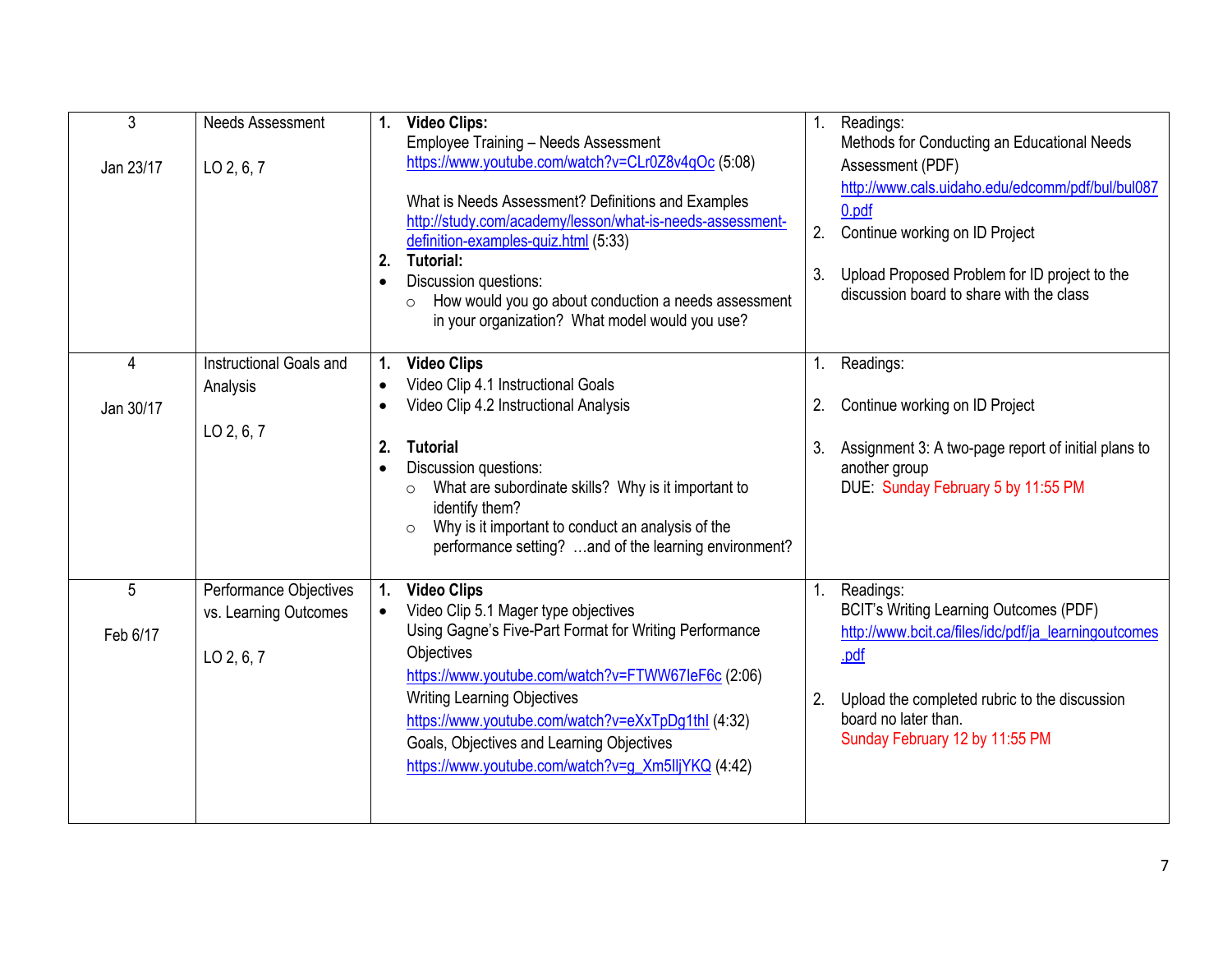|                             |                                                | <b>Tutorial:</b><br>2.<br>Discussion questions:<br>$\bullet$<br>When would you choose performance objectives over<br>$\circ$<br>learning outcomes?<br>What is the relationship of performance objectives to the<br>$\circ$<br>subordinate skills analysis? Why is that important?<br>Collaborative/group work on ID project<br>3.                                                        |                                                                                                                                                                                      |
|-----------------------------|------------------------------------------------|------------------------------------------------------------------------------------------------------------------------------------------------------------------------------------------------------------------------------------------------------------------------------------------------------------------------------------------------------------------------------------------|--------------------------------------------------------------------------------------------------------------------------------------------------------------------------------------|
| 6                           | <b>Assessment Instruments</b>                  | <b>Video Clips:</b><br>$\mathbf{1}$ .<br>Video Clip 6.1 Developing effective test items<br>$\bullet$                                                                                                                                                                                                                                                                                     | Readings:<br>1 <sub>1</sub>                                                                                                                                                          |
| Feb 13/17                   | LO 2, 6, 7                                     | Video Clip 6.2 Entry, Pre, Post and Embedded Tests<br>$\bullet$<br><b>Assessment Instruments</b><br>https://www.youtube.com/watch?v=QEfHacuNIJQ (6:53)<br><b>Tutorial:</b><br>2.<br>Discussion questions:<br>$\bullet$<br>What assessment instruments would you develop for an<br>$\circ$<br>orientation program in your organization? Why? What<br>would make the assessment effective? | Week 1 -6 tutorial self-assessment<br>2.<br>DUE: Friday February 17 by 11:55 PM                                                                                                      |
|                             | Week of Feb 19th - Mid-Term Break              |                                                                                                                                                                                                                                                                                                                                                                                          |                                                                                                                                                                                      |
| $\overline{7}$<br>Feb 27/17 | Building the Blueprint -<br>sequencing content | <b>Video Clips:</b><br>$\mathbf{1}$ .<br>Video Clip 7.1 Developing an Instructional Strategy                                                                                                                                                                                                                                                                                             | Readings:<br>1.<br>Developing an Instructional Design Strategy to<br>Support Generic Skills Development (PDF)                                                                        |
|                             | LO 2, 6, 7                                     | 2.<br><b>Tutorial:</b><br>Discussion questions:<br>$\bullet$<br>How would you ensure that your instructional strategies,<br>$\circ$<br>educations activities and motivational tactics align with<br>your objectives and assessments?                                                                                                                                                     | https://pdfs.semanticscholar.org/d6d5/bef8710d33e<br>f1016a48f6ccd2f7c4a2ada19.pdf Read pages 6-9<br>Assignment 4: Two-page progress report<br>2.<br>DUE: Sunday March 7 by 11:55 PM |
| 8<br>Mar 6/17               | Selecting delivery<br>methods and media        | <b>Video Clips:</b><br>$\mathbf{1}$ .<br>Video Clip 8.1 Selecting Media<br>$\bullet$                                                                                                                                                                                                                                                                                                     | Readings:<br>1.                                                                                                                                                                      |
|                             | LO 6, 7                                        |                                                                                                                                                                                                                                                                                                                                                                                          |                                                                                                                                                                                      |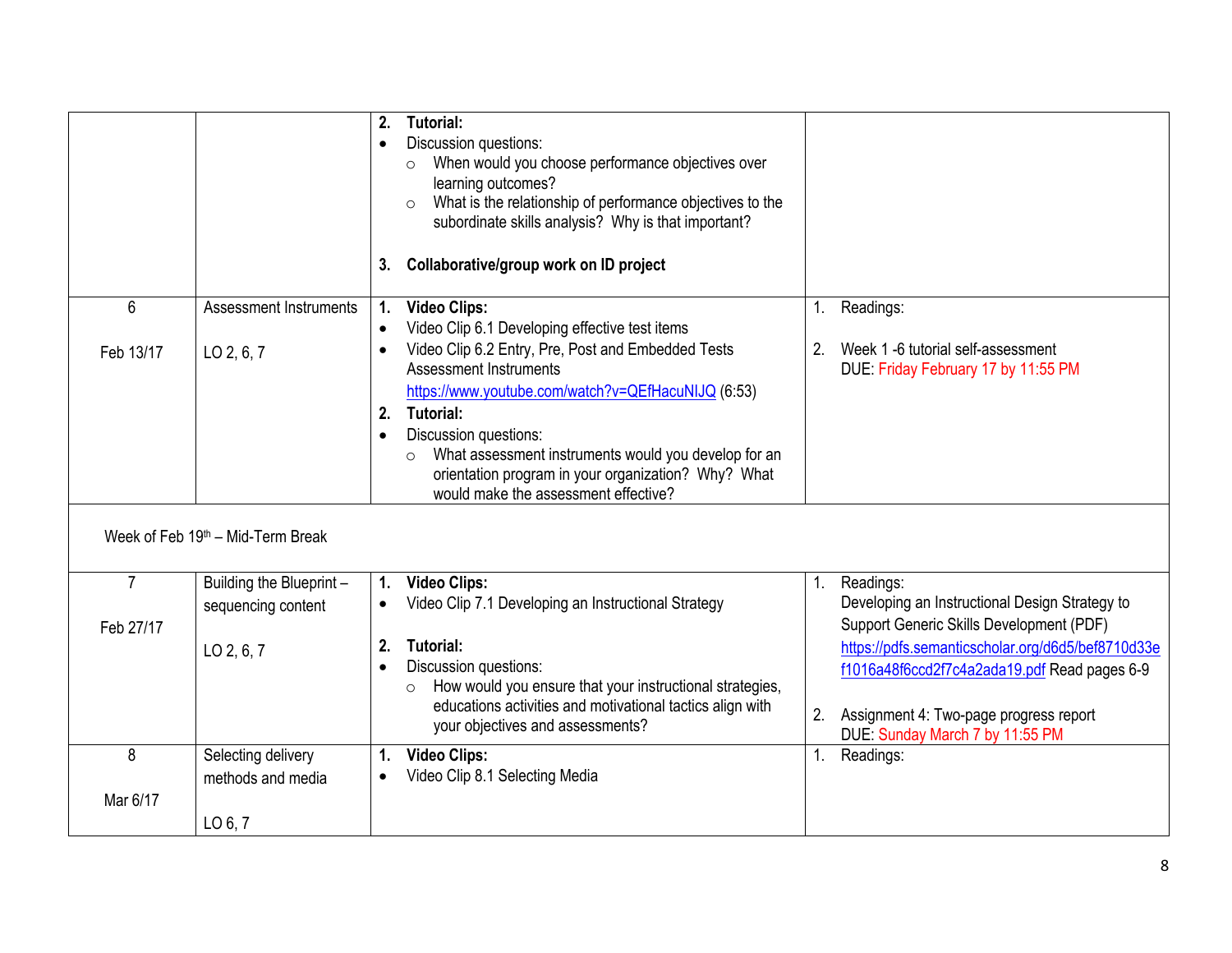|                 |                                                                                                    | <b>Tutorial:</b><br>2.<br>Discussion questions:<br>$\bullet$<br>What media would be most effective to use in an<br>$\circ$<br>instructional program in your organization? Why?                                                                                                                                                                                                        |          |                                                                                                                                                                                                                                                                                                             |
|-----------------|----------------------------------------------------------------------------------------------------|---------------------------------------------------------------------------------------------------------------------------------------------------------------------------------------------------------------------------------------------------------------------------------------------------------------------------------------------------------------------------------------|----------|-------------------------------------------------------------------------------------------------------------------------------------------------------------------------------------------------------------------------------------------------------------------------------------------------------------|
| 9<br>Mar 13/17  | Storyboarding and<br>development<br>methods/tools<br>LO $6, 7$                                     | <b>Videos</b><br>1.<br>3 Ways to Storyboard your e-Learning Course<br>https://www.youtube.com/watch?v=r9WJSgbMUI0 (8:24)<br>Why PowerPoint for eLearning Storyboards<br>https://www.youtube.com/watch?v=MyDhlc2tS_A (7:16)<br><b>Tutorial:</b><br>2.<br>Discussion questions:<br>$\bullet$<br>Why a storyboard? What method would be most useful in<br>$\circ$<br>a business setting? | 1.       | Readings<br>Storyboarding for Instructional Design (PDF)<br>https://www.tc.columbia.edu/idesign/resources/past<br>-workshop-archive/Storyboarding-Workshop-.pdf<br>12 Tips to Create Effective eLearning Storyboards<br>https://elearningindustry.com/12-tips-to-create-<br>effective-elearning-storyboards |
| 10<br>Mar 20/17 | Developing instructional<br>materials<br>LO 2, 6, 7                                                | <b>Video Clips</b><br>1.<br>Video Clip 10.1 - Developing Instructional Materials<br>2.<br><b>Tutorial:</b><br>Discussion questions:<br>$\bullet$<br>What are some of the key challenges when you develop<br>$\circ$<br>instructional materials? Suggest ways for dealing with<br>these challenges                                                                                     | 1.<br>2. | Readings:<br>Instructional Materials from the University of<br>Wisconsin-Madison (pay particular attention to the<br>table of examples and links)<br>https://designteachengage.wisc.edu/instructional-<br>materials/<br>Assignment 5: Building the training solution<br>DUE: Sunday March 26 by 11:55 PM    |
| 11<br>Mar 27/17 | Evaluating the<br>effectiveness of<br>instructional materials<br>and programs<br>LO <sub>5,6</sub> | <b>Video Clips:</b><br>1.<br>Video Clip 11.1 - Formative Evaluation<br>$\bullet$<br>Video Clip 11.2 - Summative Evaluation and other<br>$\bullet$<br><b>Performance Evaluation Issues</b><br>2.<br>Tutorial:<br>Discussion questions:<br>$\bullet$<br>Who should participate in formative evaluation? Who<br>$\circ$<br>should not? Why?                                              | 1.       | Readings:<br>Formative Assessment Action Plan<br>http://www.ascd.org/publications/books/111013/ch<br>apters/Creating-a-Formative-Assessment-<br>System.aspx<br>Instructional Design Review Checklist<br>https://elearningindustry.com/a-compact-<br>instructional-design-review-checklist                   |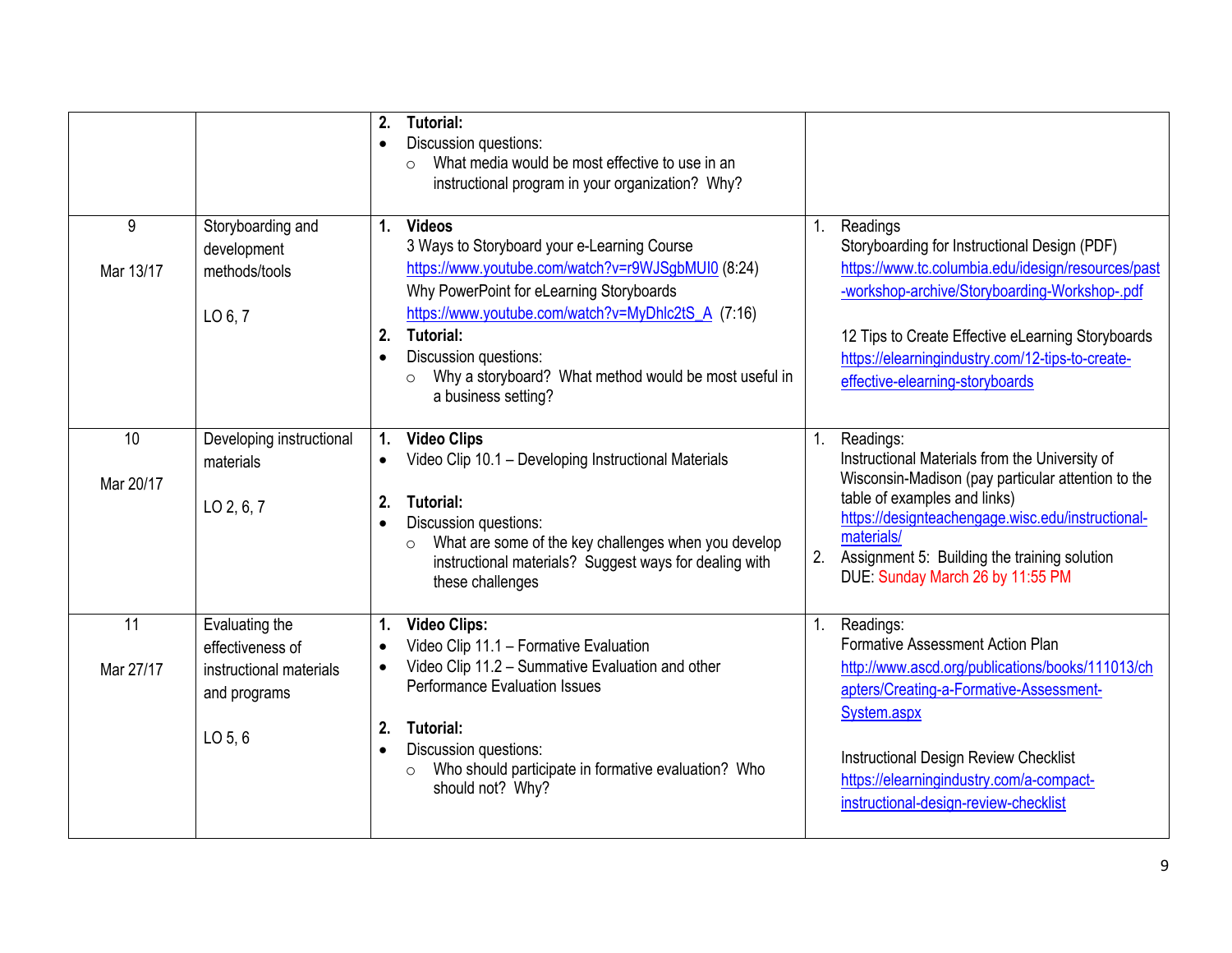|          |                       | How important is maintenance and revision to your<br>$\circ$<br>project? Where should these items be built into the<br>model? Why?     | Assignment 6: Team presentations<br>DUE: Friday March 31 by 11:55 PM                                                                                   |
|----------|-----------------------|----------------------------------------------------------------------------------------------------------------------------------------|--------------------------------------------------------------------------------------------------------------------------------------------------------|
| 12       | Summary and synthesis | Tutorial:                                                                                                                              |                                                                                                                                                        |
| Apr 3/17 | LO <sub>4</sub>       | Discussion questions:<br>What surprises did you have during the ID project?<br>$\circ$<br>What questions do you still have unanswered? | Week 7-12 tutorial self-assessment<br>DUE Friday April 7 by 11:55 PM<br>Assignment 7: Final Report (Individual)<br>DUE: Wednesday April 12 by 11:55 PM |
|          |                       | <b>Project Presentation - Team</b>                                                                                                     |                                                                                                                                                        |

NB: It is your responsibility to contact your instructor if you are going to be absent before a tutorial session or if you have any questions or problems about meeting assignments in advance of the due date.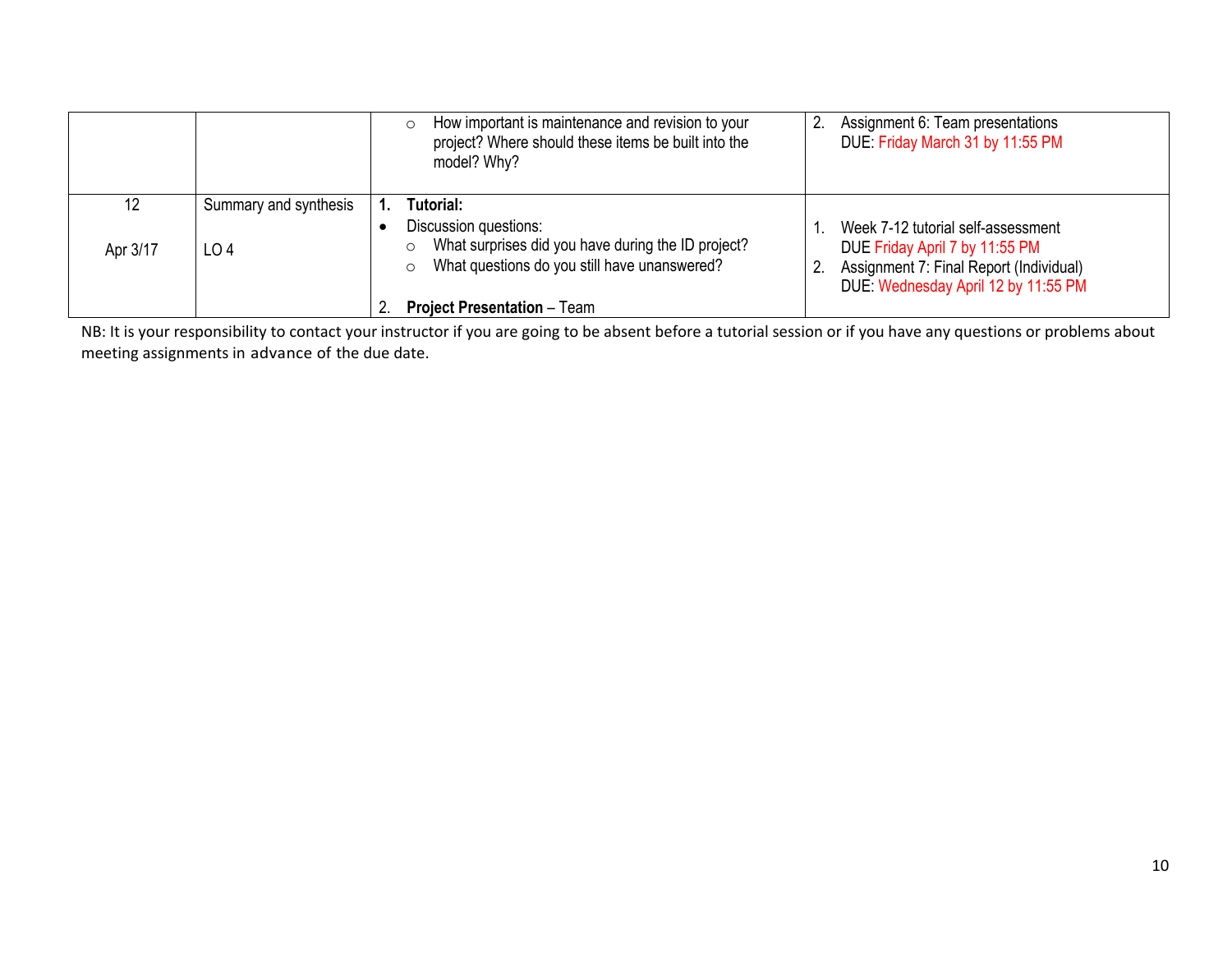## **Assignment Descriptions and Assessment**

The following is a description of the components upon which the final assessment will be based and provides an outline of the relative value of each of the components and their criteria. All ideas and resources used that do not originate with you must be cited and referenced using **APA, 6th edition format**.

| <b>Due Date</b> | <b>Assignment</b>                                           | Person     | Value | <b>Brief Description</b><br>NOTE for more detailed description see details below.                                                                                                                                                                                                                         |
|-----------------|-------------------------------------------------------------|------------|-------|-----------------------------------------------------------------------------------------------------------------------------------------------------------------------------------------------------------------------------------------------------------------------------------------------------------|
|                 |                                                             |            |       |                                                                                                                                                                                                                                                                                                           |
| <b>Jan 14</b>   | A 1 Comparison of Instructional Individual<br>Design Models |            | 5%    | Creation of infographic comparing two instructional designs under consideration for use in Instructional<br>Design problem. Email the pdf to the facilitator                                                                                                                                              |
|                 |                                                             |            |       | DUE: Sunday January 14 by 11:55 pm                                                                                                                                                                                                                                                                        |
| <b>Jan 22</b>   | A 2 Learner, context and<br>instructional analysis          | Team       | 10%   | Group mark – same for all members of one group. Upload the analysis to the discussion board and<br>share with the class.                                                                                                                                                                                  |
|                 |                                                             |            |       | DUE: Sunday January 22 by 11:55 PM                                                                                                                                                                                                                                                                        |
| Feb 5           | A 3 A two-page report of initial<br>plans to another group  | Team       | 10%   | Group mark – same for all members of one group. Post a report on your group's work on the ID project<br>(training? solution) to date to another group to receive feedback. Use Planning Rubric (likely includes<br>early work such as: needs assessment, instructional goals, and performance objectives) |
|                 |                                                             |            |       | DUE: Sunday February 5 by 11:55 PM Please post the completed rubric to the discussion<br>board no later than Sunday February 12 by 11:55 PM                                                                                                                                                               |
| Feb 17          | Weeks 1-6 tutorial<br>participation                         | Individual | 10%   | Contributions to discussion in tutorials sessions and reflective comments (minimum of 1 post relating to<br>each class session) using the focus questions. Assessed using the Discussion Participation Rubric found<br>in this document.                                                                  |
|                 |                                                             |            |       | DUE Friday February 17 by 11:55 PM                                                                                                                                                                                                                                                                        |
| March 7         | A 4 Two-page instructional<br>design progress report        | Team       | 10%   | Group mark – same for all members of one group. Post a report on your group's progress on ID project<br>to date to receive feedback. Using Developing Rubric (likely includes such aspects as: assessment,<br>sequencing of learning experience, delivery methods/media)                                  |
|                 |                                                             |            |       | DUE: Sunday March 5 by 11:55 PM                                                                                                                                                                                                                                                                           |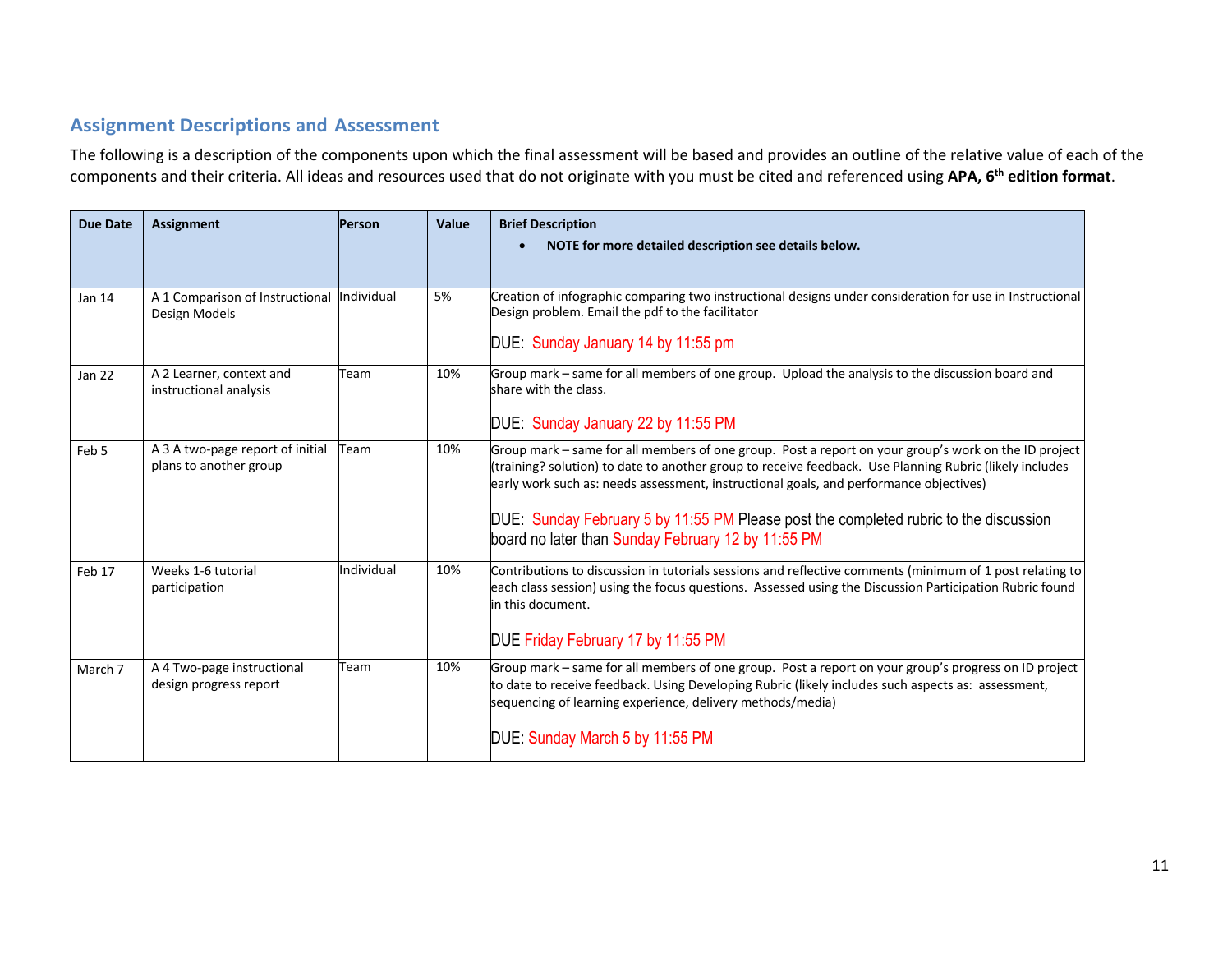| March 26 | A 5 Building the training<br>solution     | Team       | 10% | Group mark - same for all members of one group. Post a storyboard and sample content for one<br>topic/unit. Use the Building the Training Solution rubric for guidance                                                                                                                                                                                                                                                        |
|----------|-------------------------------------------|------------|-----|-------------------------------------------------------------------------------------------------------------------------------------------------------------------------------------------------------------------------------------------------------------------------------------------------------------------------------------------------------------------------------------------------------------------------------|
|          |                                           |            |     | Due: Sunday March 26 by 11:55 PM                                                                                                                                                                                                                                                                                                                                                                                              |
| April 3  | A 6 Presentation of overall ID<br>project | Team       | 10% | Group mark – same for all members of one group. Based on criteria given in the Project Rubric (as a<br>completed ID project and likely to include such aspects as: rollout plans, implementation issues and<br>revision schedule). Using presentation software (10 min maximum/project including Q&A). All projects<br>must be loaded in the Blackboard discussion forum site by March 31<br>Due: Friday March 31 by 11:55 PM |
| April 8  | Weeks 7-12 tutorial<br>participation      | Individual | 10% | Contributions to discussion in tutorials sessions and reflective comments (minimum of 1 post relating to<br>each class session) using the focus questions. Assessed using the Discussion Participation Rubric found<br>in this document.<br>DUE Friday April 7 by 11:55 PM                                                                                                                                                    |
| April 12 | A 7 Final instructional design<br>report  | Individual | 25  | This 1,800 word report provides a critique of the development of the Instructional Design project, likely<br>including a formative evaluation and revision plan as well as at least one additional review such as one-<br>on-one review, small group review or field trial/pilot test. Link to the published version of your group's<br>project should be included in the paper                                               |
|          |                                           |            |     | DUE: Wednesday April 12 by 11:55 PM                                                                                                                                                                                                                                                                                                                                                                                           |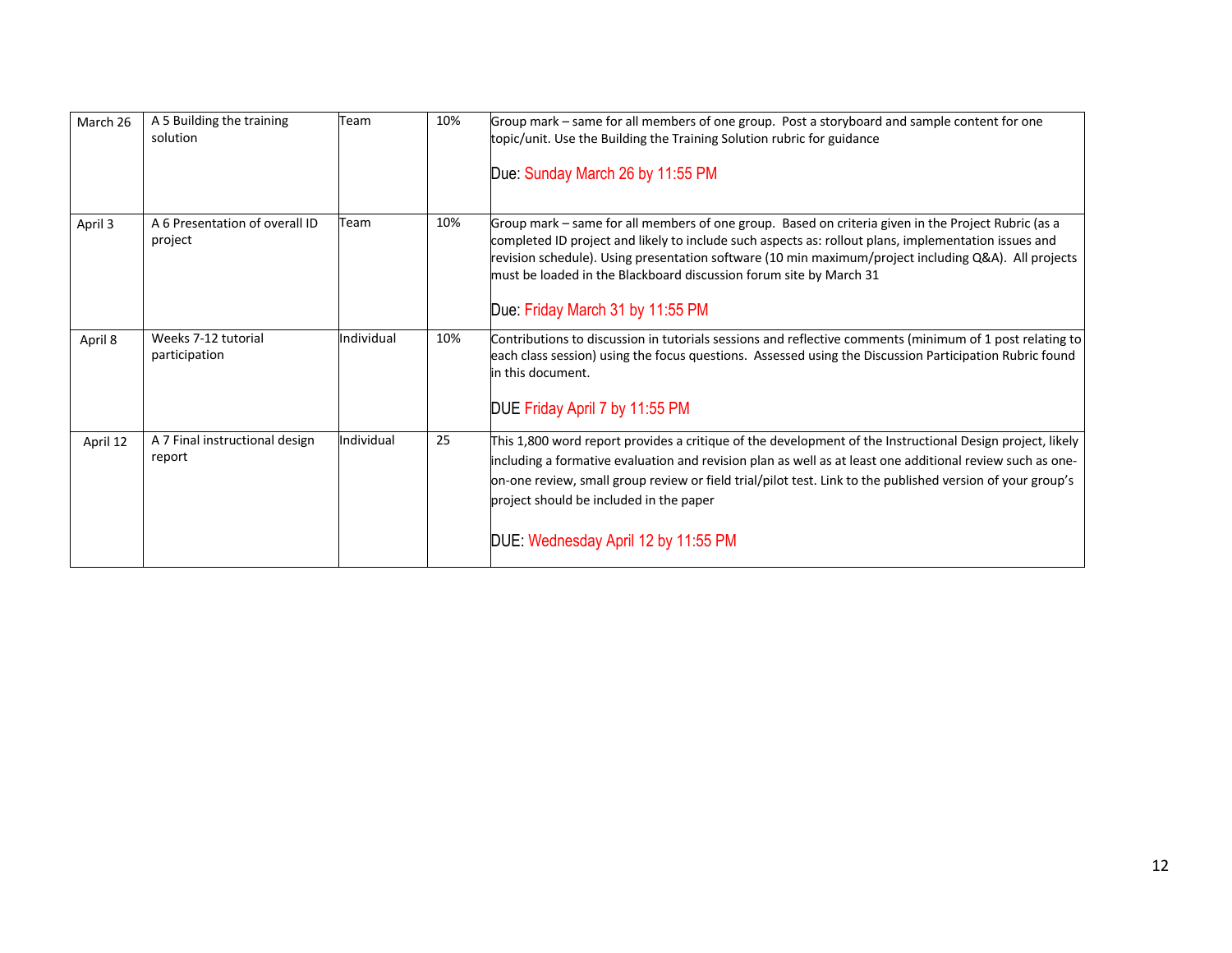### **Assignment Policies**

Assignment criteria are specified in the detailed assignment descriptions. Read them carefully to be sure that you have fulfilled all aspects of the requirements. Assignments are DUE ON THE DAY indicated. Late assignments will be handled as follows:

### **Non-negotiated Late Assignment**

An assignment that has been posted late without prior agreement between the student and the professor to extend the time for the assignment to be handed in will be considered a non-negotiated late assignment and will be assigned a grade of zero.

### **Negotiated Late Assignment**

An assignment that has been handed in late in accordance with a mutually agreed deadline and penalty (if applicable) will be considered a negotiated late assignment and will be marked in accordance with the mutually agreed terms.

### **Extenuating Circumstances**

The professor will consider individually, rare extenuating circumstances, which may cause an assignment to be late. Examples of extenuating circumstances include hospitalization, death of a loved one, traffic accidents, etc. The student must provide documentation to validate the extenuating circumstance. It will be at the professor's discretion to work out the extension in this situation.

## **Overview of the Instructional Design Project**

The instructional design project is worth 50% of your final grade in this course. In this project you are expected to demonstrate your mastery of the instructional design process. The project will be build step-by-step with class activities and assignment providing the components that will make up the final product. The final product is an individual project.

The project will be a completed instructional lesson that will include fully developed instructional materials. It will be a replicable, interactive instructional unit. It should include a student guide, facilitator guide (if needed), handouts, quizzes, tests, and other instructional materials.

The unit / lesson should address specific, measureable objectives, and involve learner interaction. It should include content examples and practice activities that will cover approximately 30-45 minutes of instructional time. Pick a topic that is fun, not too technical, and one on which all team members would consider themselves "experts." Our focus this semester will be on the design processes, so there will not be time for you to learn about the topic you are using. The facilitator must approve all topics.

The instructional design project should be in a digital format and available online. This allows your peers to test the final product. You can choose any format that you like: website, blog, a series of YouTube videos, Prezi, etc. Be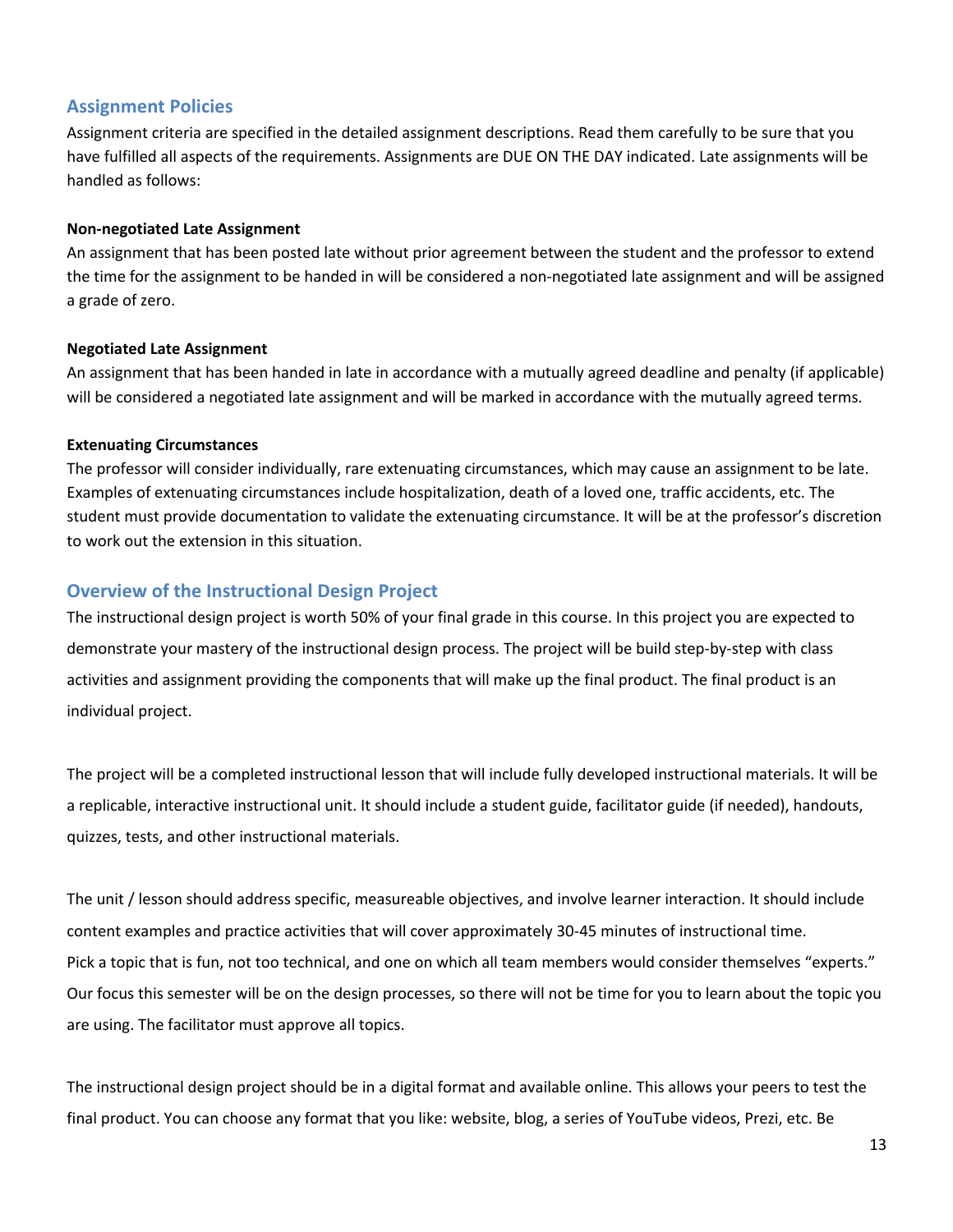creative!

This project consists of five milestones: instructional design proposal, an instructional design initial plan, the progress report, and the training solution. The final individual report is worth 25% of each learner's grade and although related to this project, it is not part of the 50% group mark.

### **Detailed Assignment Descriptions**

#### **Ongoing Participation – 20%**

Ongoing participation marks will be awarded for participation in synchronous tutorial sessions as well as asynchronous discussions. You will submit a completed Self-Assessment Rubric for Participation in weeks 7 and 12. The facilitator will take attendance and makes notes about each learner's participation. The participation grade will be based on the learners' submitted evaluation and the facilitator's notes.

### **Assignment 1: Infographic Comparison**

#### **Individual assignment – 5%**

Create an infographic that compares two instructional design models. Choose two models that you are considering to use in the instructional design problem assignment (see below). The purpose of this assignment is for you to explore models that could be used. From the information you find, you may decide that one or both models are or are not ideal for the group ID problem. Nonetheless, you will be able to discuss these models with your group members when choosing a model to use. No rubric is provided for this assignment. Learners will receive either full marks or no mark for the assignment.

### **Assignment 2: Instructional Design Proposed Problem**

#### **Group assignment – 10%**

This is the first part of the instructional design project. This project includes goals analysis, learner and setting / content analysis and instructional analysis.

The goal analysis should identify target learners and clearly state what learners should know and be able to do. Describe the context in which skills and knowledge will be applied and tools that will be available to learners. Also, identify all major steps and / or topics necessary to complete the goal. Finally, properly illustrate the relationship between the steps and / or topics.

The instructional analysis should identify subordinate skills and knowledge necessary to achieve the step / component. You will need to identify entry behaviours where appropriate in addition to clearly defining the relationship between skills and knowledge. The final task of this section is to logically and properly represent the relationship between skills and knowledge using specified conventions.

The learning and context analysis is the final component of the report should contain short, accurate descriptions of key learner characteristics and contextual factors. You need to make a distinction between performance and learning context; thus, you are required to write a short, but accurate description of sources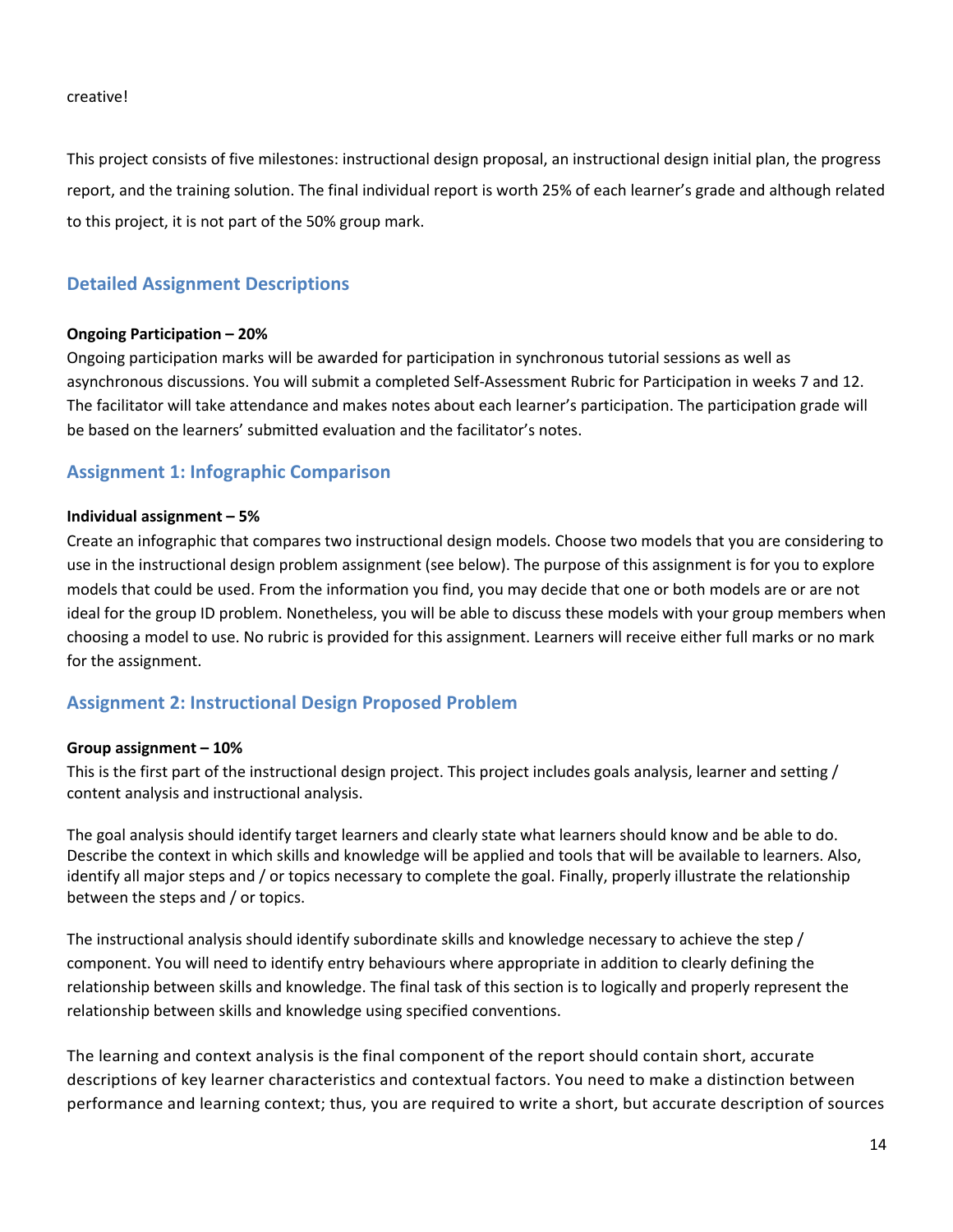of learner and context data. You will also need to describe technique(s) for gathering additional data if necessary and provide a rationale for the selected technique(s). Use a flowchart is likely required for the completion of the analysis report. You can use MS Word or PowerPoint flowcharts or other software, such as Visio and Inspiration. These last two are designed specifically for flowcharts. Look for other software that allows you create pdf flowcharts for insertion into your report. There are also many free trials of flowchart software you may want to consider for this project.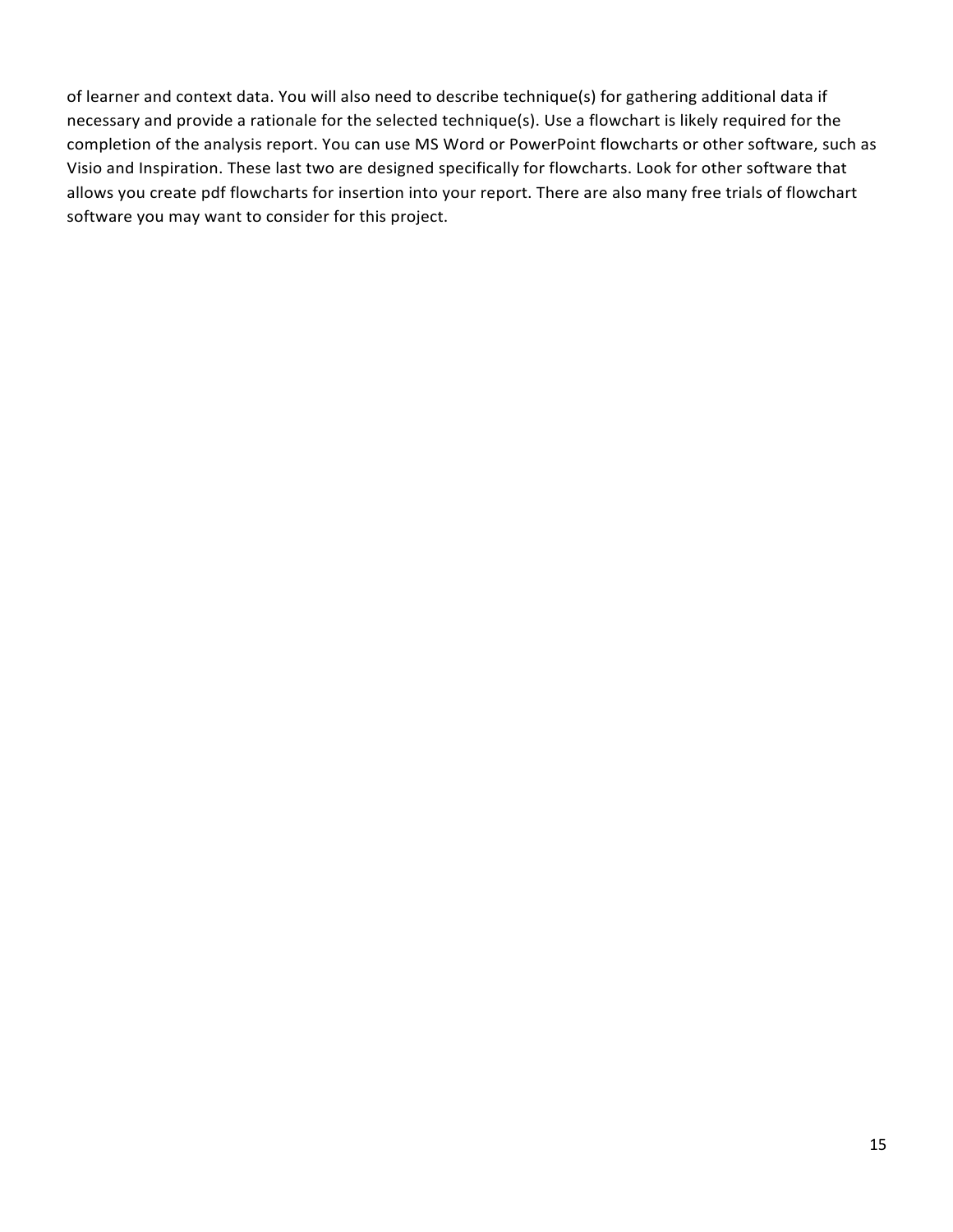| Indicator                                                                                             | Percent | <b>Does Not Meet</b>                                                                                                                                                                                                                                                                                                                                                                                                      | <b>Approaches Expectations</b>                                                                                                                                                                                                                                                                                                                                                                                                               | <b>Meets Expectations</b>                                                                                                                                                                                                                                                                                                                                                                                                          |  |
|-------------------------------------------------------------------------------------------------------|---------|---------------------------------------------------------------------------------------------------------------------------------------------------------------------------------------------------------------------------------------------------------------------------------------------------------------------------------------------------------------------------------------------------------------------------|----------------------------------------------------------------------------------------------------------------------------------------------------------------------------------------------------------------------------------------------------------------------------------------------------------------------------------------------------------------------------------------------------------------------------------------------|------------------------------------------------------------------------------------------------------------------------------------------------------------------------------------------------------------------------------------------------------------------------------------------------------------------------------------------------------------------------------------------------------------------------------------|--|
|                                                                                                       | of mark | <b>Expectations</b>                                                                                                                                                                                                                                                                                                                                                                                                       |                                                                                                                                                                                                                                                                                                                                                                                                                                              |                                                                                                                                                                                                                                                                                                                                                                                                                                    |  |
| Creates relevant<br>$material -$<br>including<br>addressing all<br>points in<br>assignment<br>outline | 5%      | Material is not clear,<br>1.<br>coherent and<br>organized.<br>Material is not legible,<br>2.<br>not accurate<br>(spelling/grammar)<br>and does not conform<br>to APA style for formal<br>academic writing.<br>There is no<br>3.<br>outline/structure for<br>the reader can follow<br>the main points of the<br>argument or sequence<br>of ideas.<br>Material has not been<br>4.<br>proof read and edited<br>for accuracy. | Material is somewhat<br>1.<br>clear, coherent and<br>organized.<br>2.<br>Material is somewhat<br>legible, accurate<br>(spelling/grammar)<br>and generally<br>conforms to APA style<br>for formal academic<br>writing.<br>3.<br>There is an<br>outline/structure, but<br>it needs some work for<br>the reader can follow<br>the main points of the<br>argument or sequence<br>of ideas.<br>Material has not been<br>4.<br>well proof read and | Material is clear,<br>1.<br>coherent and<br>organized.<br>Material is legible,<br>2.<br>accurate<br>(spelling/grammar)<br>and conforms to APA<br>style for formal<br>academic writing.<br>3.<br>There is a clear<br>outline/structure so<br>that the reader can<br>follow the main points<br>of the argument or<br>sequence of ideas.<br>Material has been<br>4.<br>proof read and edited<br>for accuracy.                         |  |
| Critical thinking is<br>applied to the<br>integration of<br>knowledge and<br>practice                 | 5%      | The issue(s) is not<br>1.<br>defined clearly and<br>concisely with enough<br>background<br>information so that<br>the reader can make<br>an informed decision<br>or is missing entirely.<br>Information presented<br>2.<br>does not follow a<br>logical progression or<br>is missing entirely.                                                                                                                            | edited for accuracy.<br>Issue(s) are somewhat<br>1.<br>clearly defined but<br>would benefit from<br>further clarify. Some<br>background<br>information is<br>provided in order for<br>the reader to make an<br>informed decision, but<br>more work here would<br>be helpful.<br>Information presented<br>2.<br>would benefit from<br>further refinement to<br>ensure that the<br>concepts and logic are<br>clear.                            | Defines the issue(s)<br>1.<br>clearly and concisely<br>with enough<br>background<br>information so that the<br>reader can make an<br>informed decision.<br>2.<br>Information is<br>presented in a clearly<br>refutable manner as<br>both concepts and<br>logic are defined and<br>followed Critically<br>evaluates information<br>and evidence and<br>presents various<br>perspectives.<br>Documented criticisms<br>are discussed. |  |

# **Assignment 2: Instructional Design Analysis Rubric**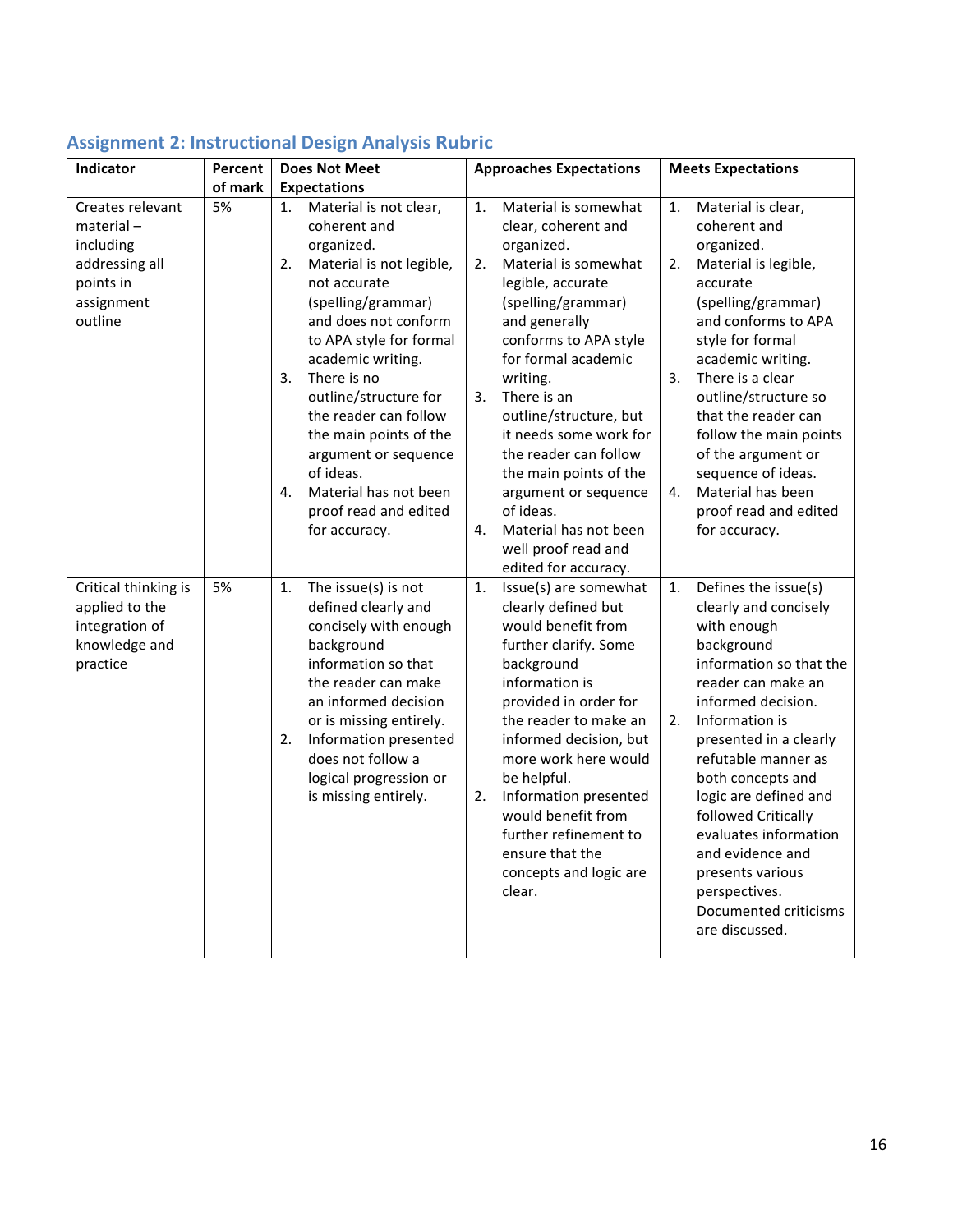## **Assignment 3: Instructional Design Initial Plan**

### **Group assignment – 10%**

This is the second part of your instructional design project. In this assignment your group will create an instructional design plan. The plan will have three components:

- 1. Performance objectives
- 2. Assessment instructions and procedures
- 3. Instructional strategy

The performance objectives should be congruent with the previous analysis. Performance objectives define what it is students will be able to do when they have completed the instruction.

Assessment instructions and procedures should provide the evaluation criteria for the instruction as well as the procedures for measuring learner performance.

Instructional strategies should effectively and efficiently lead to student performance. The instructional strategy should include 1) sequencing of objectives 2) identifying pre-instructional testing and follow-up activities; 3) determining how the content will be presented; and, 4) determine student participation activities.

Your plan will be uploaded to the discussion board. Another group will then review your report and provide your group with feedback using the rubric below.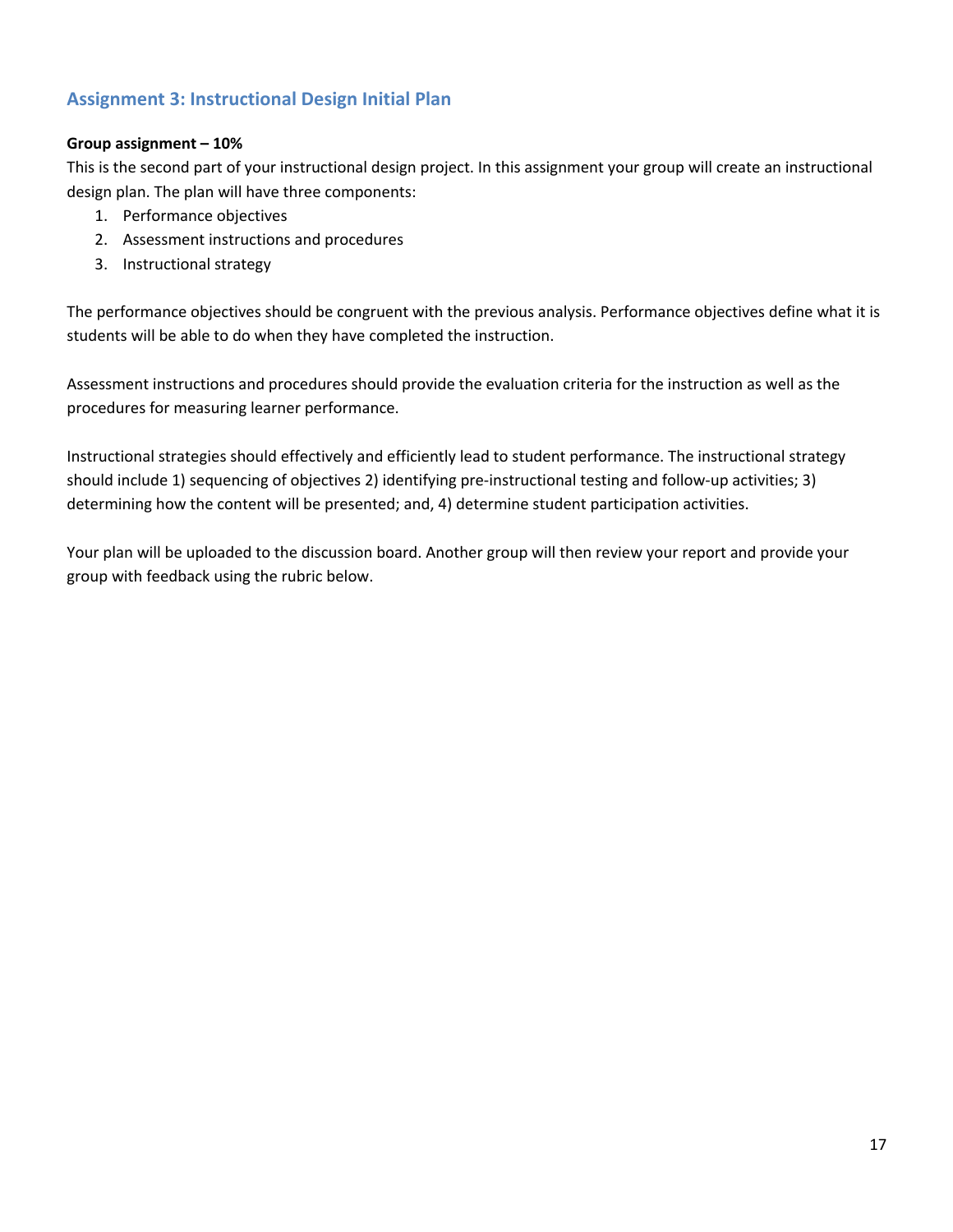## **Assignment 3: Report of Initial Plans for Instructional Design Problem**

| <b>Based on the</b><br>seven points,<br>what are the                 | Percent<br>of mark | Performance objectives define<br>what it is students will be able<br>to do when they have<br>completed the instruction. | Assessment tools. Provide the evaluation<br>criteria for the instruction as well as the<br>procedures for measuring learner<br>performance | Instructional strategy 1) sequencing of objectives 2)<br>identifying pre-instructional testing and follow-up<br>activities; 3) determining how the content will be<br>presented; and, 4) determine student participation<br>activities. |
|----------------------------------------------------------------------|--------------------|-------------------------------------------------------------------------------------------------------------------------|--------------------------------------------------------------------------------------------------------------------------------------------|-----------------------------------------------------------------------------------------------------------------------------------------------------------------------------------------------------------------------------------------|
| Strengths<br>(What was<br>done well?)                                | 3.5%               | The columns will expand as you<br>type in your comments (Remove<br>all comments before typing)                          |                                                                                                                                            | Example: Good use of sequencing and participation activities                                                                                                                                                                            |
| Threats that<br>may cause a<br>problem with<br>executing the<br>plan | 3.25%              |                                                                                                                         |                                                                                                                                            | Example: Did not provide sufficient detail about the content                                                                                                                                                                            |
| Suggestions<br>for<br>improvement                                    | 3.25%              |                                                                                                                         |                                                                                                                                            | Example: Further details about content are need and should<br>be tied to the assessment tools to be effective                                                                                                                           |

Provide constructive feedback for each of the seven assignment requirements.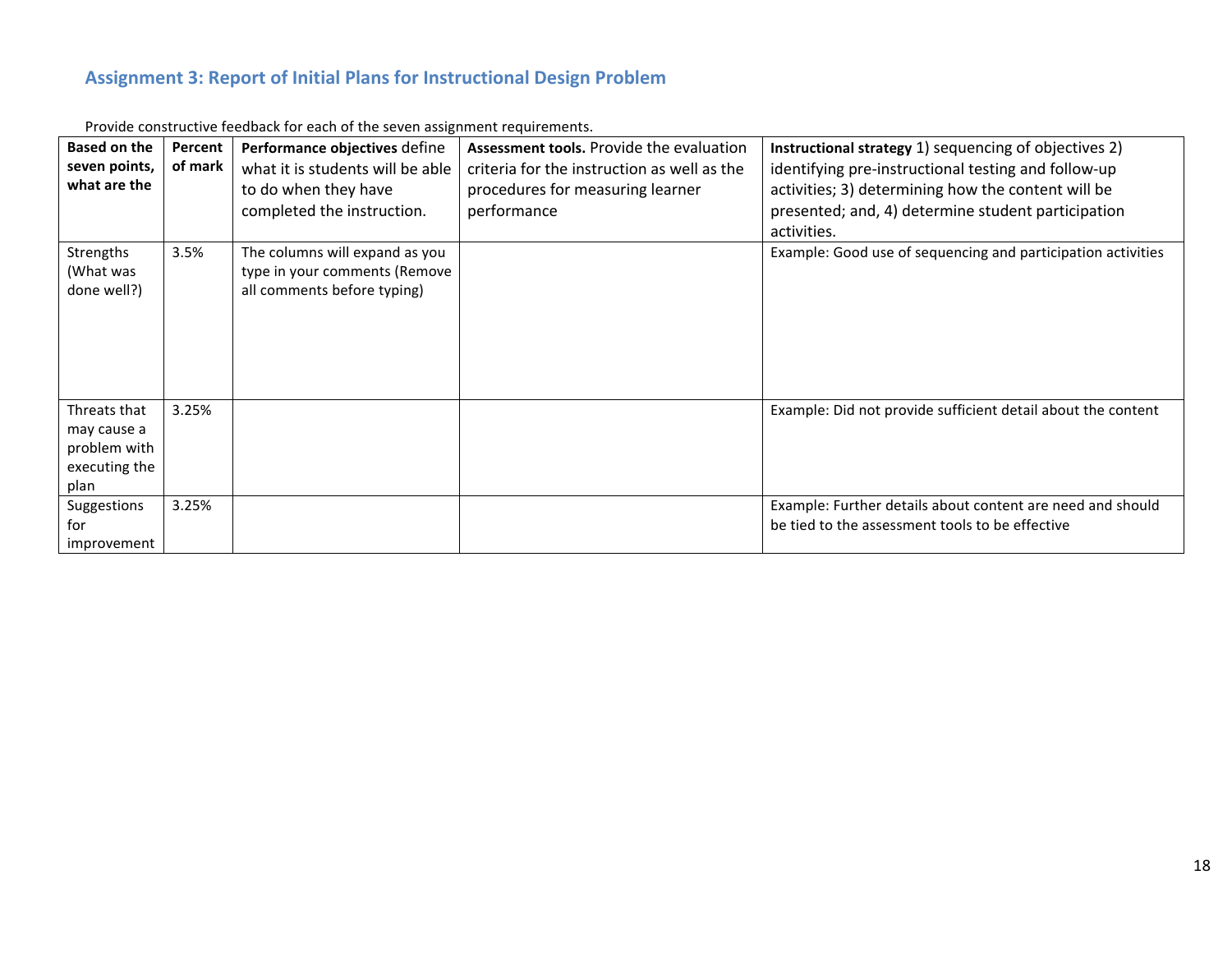## **Assignment 4: Instructional Design Progress Report**

### **Group assignment – 10%**

Submit a two-page report on your group's progress with the instructional design problem. The report should address any of the issues identified in assignment 3 in addition to challenges (overcome, occurring, and / or foreseeable) the group has faced with the designing the program. The following rubric will be used. As with other parts of the project, this report must adhere to APA standards.

| Indicator                                                                                          | Percent | <b>Does Not Meet</b>                                                                                                                                                                                                                                                                                                                                                                                                     | <b>Approaches Expectations</b>                                                                                                                                                                                                                                                                                                                                                                                                           | <b>Meets Expectations</b>                                                                                                                                                                                                                                                                                                                                                                                                          |  |
|----------------------------------------------------------------------------------------------------|---------|--------------------------------------------------------------------------------------------------------------------------------------------------------------------------------------------------------------------------------------------------------------------------------------------------------------------------------------------------------------------------------------------------------------------------|------------------------------------------------------------------------------------------------------------------------------------------------------------------------------------------------------------------------------------------------------------------------------------------------------------------------------------------------------------------------------------------------------------------------------------------|------------------------------------------------------------------------------------------------------------------------------------------------------------------------------------------------------------------------------------------------------------------------------------------------------------------------------------------------------------------------------------------------------------------------------------|--|
|                                                                                                    | of mark | <b>Expectations</b>                                                                                                                                                                                                                                                                                                                                                                                                      |                                                                                                                                                                                                                                                                                                                                                                                                                                          |                                                                                                                                                                                                                                                                                                                                                                                                                                    |  |
| Creates relevant<br>material-<br>including<br>addressing all<br>points in<br>assignment<br>outline | 50%     | Material is not clear,<br>1.<br>coherent and<br>organized.<br>Material is not legible,<br>2.<br>not accurate<br>(spelling/grammar)<br>and does not conform<br>to APA style for formal<br>academic writing.<br>There is no<br>3.<br>outline/structure for<br>the reader can follow<br>the main points of the<br>argument or sequence<br>of ideas.<br>Material has not been<br>4.<br>proofread and edited<br>for accuracy. | Material is somewhat<br>1.<br>clear, coherent and<br>organized.<br>Material is somewhat<br>2.<br>legible, accurate<br>(spelling/grammar)<br>and generally<br>conforms to APA style<br>for formal academic<br>writing.<br>3. There is an<br>outline/structure, but<br>it needs some work for<br>the reader can follow<br>the main points of the<br>argument or sequence<br>of ideas.<br>Material has not been<br>4.<br>well proofread and | 1.<br>Material is clear,<br>coherent and<br>organized.<br>2.<br>Material is legible,<br>accurate<br>(spelling/grammar)<br>and conforms to APA<br>style for formal<br>academic writing.<br>3.<br>There is a clear<br>outline/structure so<br>that the reader can<br>follow the main points<br>of the argument or<br>sequence of ideas.<br>Material has been<br>4.<br>proofread and edited<br>for accuracy.                          |  |
| Critical thinking is<br>applied to the<br>integration of<br>knowledge and<br>practice              | 50%     | The issue(s) is not<br>1.<br>defined clearly and<br>concisely with enough<br>background<br>information so that<br>the reader can make<br>an informed decision<br>or is missing entirely.<br>Information presented<br>2.<br>does not follow a<br>logical progression or<br>is missing entirely.                                                                                                                           | edited for accuracy.<br>Issue(s) are somewhat<br>1.<br>clearly defined but<br>would benefit from<br>further clarify. Some<br>background<br>information is<br>provided in order for<br>the reader to make an<br>informed decision, but<br>more work here would<br>be helpful.<br>Information presented<br>2.<br>would benefit from<br>further refinement to<br>ensure that the<br>concepts and logic are<br>clear.                        | Defines the issue(s)<br>1.<br>clearly and concisely<br>with enough<br>background<br>information so that the<br>reader can make an<br>informed decision.<br>Information is<br>2.<br>presented in a clearly<br>refutable manner as<br>both concepts and<br>logic are defined and<br>followed Critically<br>evaluates information<br>and evidence and<br>presents various<br>perspectives.<br>Documented criticisms<br>are discussed. |  |

### **Assignment 4: Instructional Design Progress Report Rubric**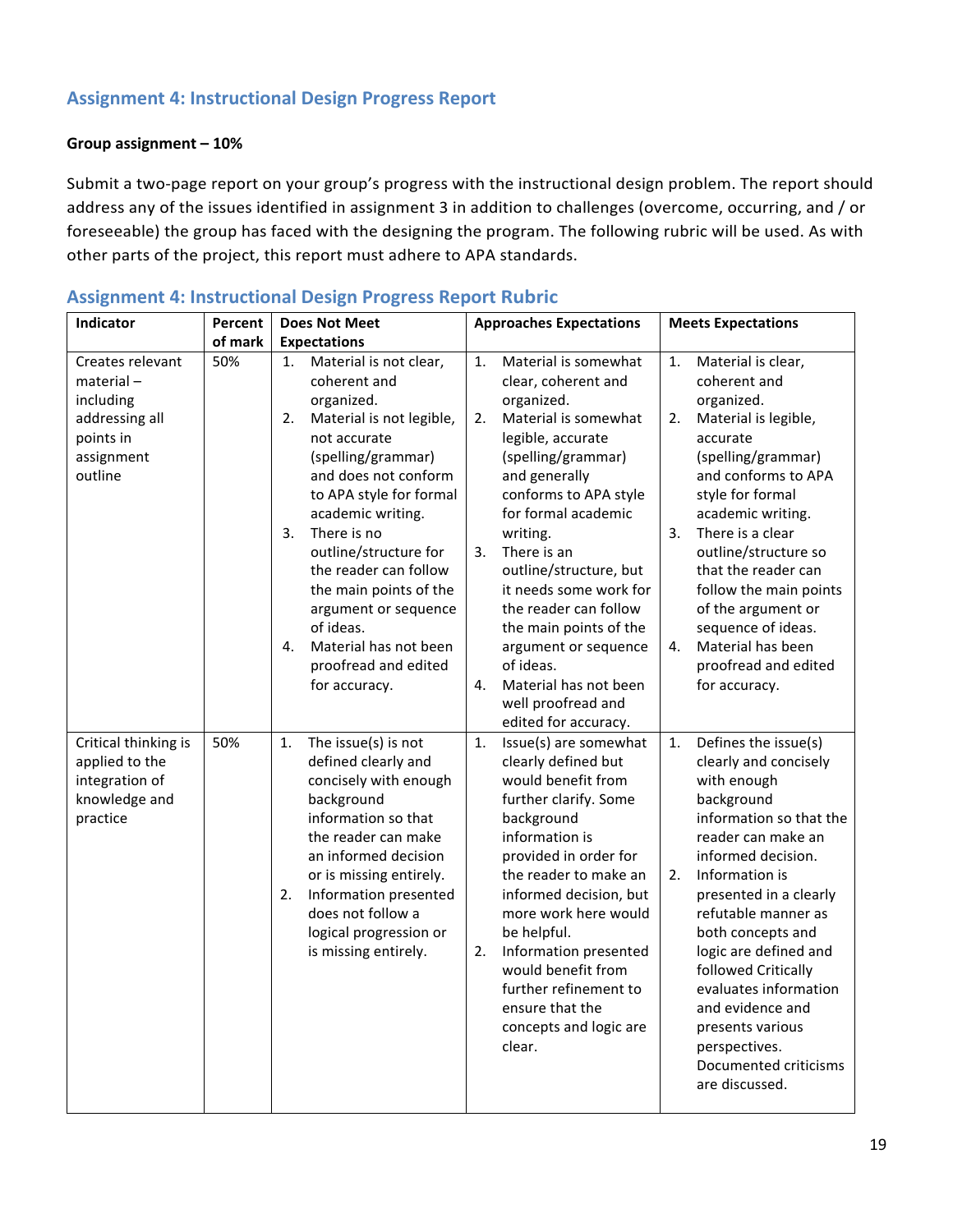## **Assignment 5: Building the Training Solution**

## **Group assignment – 10%**

Submit a storyboard and sample content for one unit / module of training. The following rubric will be used.

|                 | <b>Does Not Meet</b><br><b>Expectations</b>                                                                                                                                          | <b>Approaches Expectations</b>                                                                                                                                                                                      | <b>Meets Expectations</b>                                                                                                                                                                |
|-----------------|--------------------------------------------------------------------------------------------------------------------------------------------------------------------------------------|---------------------------------------------------------------------------------------------------------------------------------------------------------------------------------------------------------------------|------------------------------------------------------------------------------------------------------------------------------------------------------------------------------------------|
| Storyboard      |                                                                                                                                                                                      |                                                                                                                                                                                                                     |                                                                                                                                                                                          |
| Layout          | Material is not clear,<br>coherent, organized and is<br>confusing, and visually<br>distracting                                                                                       | Material is somewhat clear,<br>coherent and organized.                                                                                                                                                              | Material is clear, coherent,<br>organized and visually<br>pleasing                                                                                                                       |
| Written content | There is no outline/structure<br>for the reader can follow the<br>main points of the content<br>or sequence of ideas.<br>Material is not legible, not<br>accurate (spelling/grammar) | There is an outline/structure,<br>but it needs some work for<br>the reader can follow the<br>main points of the content<br>or sequence of ideas.<br>Material is somewhat<br>legible, accurate<br>(spelling/grammar) | There is a clear<br>outline/structure so that the<br>reader can follow the main<br>points of the content or<br>sequence of ideas. Material<br>is legible, accurate<br>(spelling/grammar) |
| Graphics        | Graphics are not present or<br>poorly chosen<br>(inappropriate / does not<br>align with the content or<br>topic), distracting from the<br>content and create<br>confusion            | Graphics are appropriate /<br>aligns with the content or<br>topic but is inconsistent<br>and sometimes aid with<br>understanding the content                                                                        | Graphics are appropriate /<br>aligns with the content or<br>topic and aid with<br>understanding the content                                                                              |
| Timeline        | Timeline is missing                                                                                                                                                                  | Timeline is present but not<br>realistic or consistent                                                                                                                                                              | Timeline is present an is<br>representative of<br>approximate storyboard<br>time                                                                                                         |
| Sample content  | There is no outline/structure<br>for the reader can follow the<br>main points of the content<br>or sequence of ideas.<br>Material is not legible, not<br>accurate (spelling/grammar) | There is an outline/structure,<br>but it needs some work for<br>the reader can follow the<br>main points of the content<br>or sequence of ideas.<br>Material is somewhat<br>legible, accurate<br>(spelling/grammar) | There is a clear<br>outline/structure so that the<br>reader can follow the main<br>points of the content or<br>sequence of ideas. Material<br>is legible, accurate<br>(spelling/grammar) |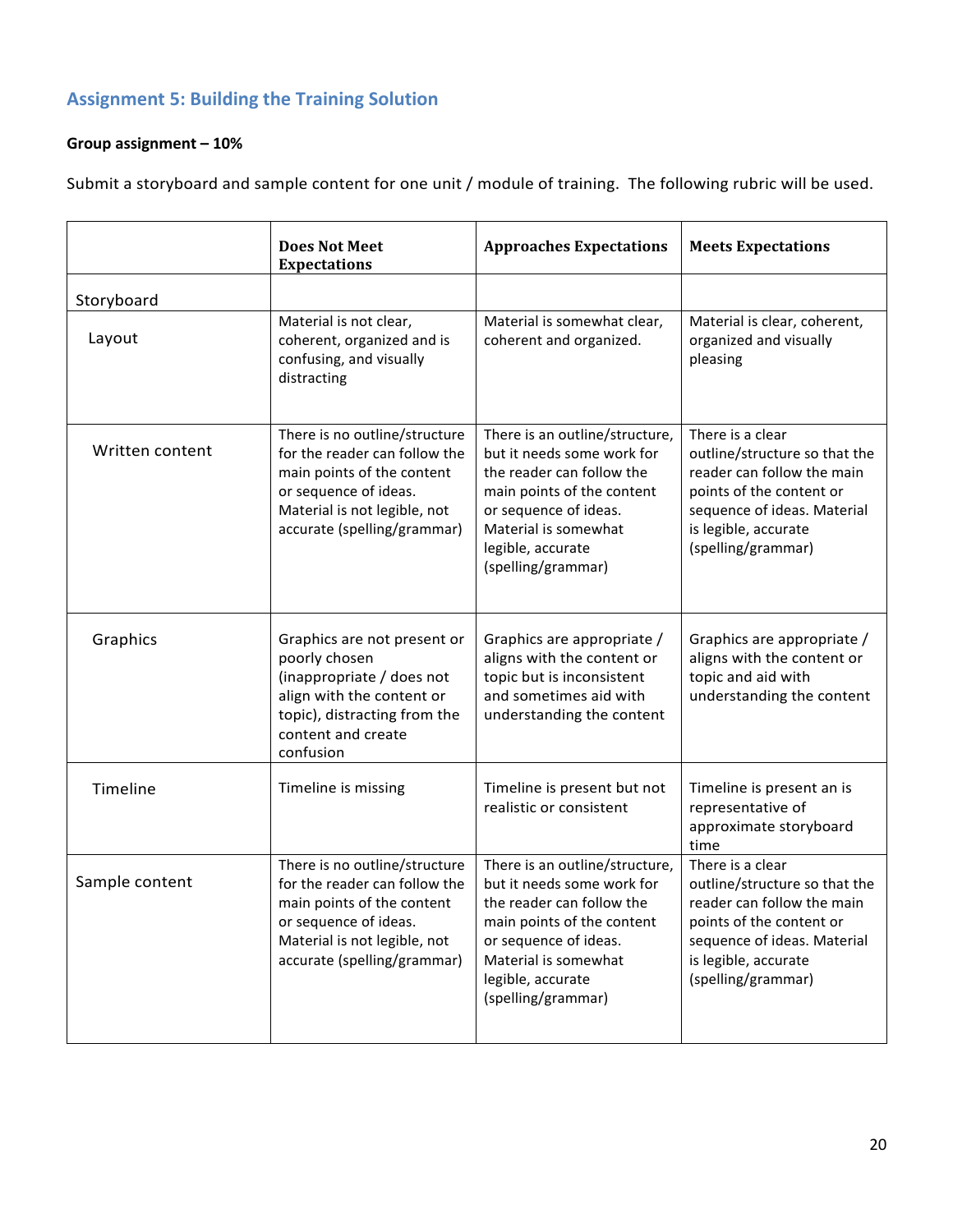## **Assignment 6: Presentation of Overall ID Project**

### **Group assignment – 10%**

This group presentation will focus on how you plan to rollout the project, any foreseeable implementation issues and how you are planning for revisions. The presentation should include one PowerPoint side for each topic. Create a PDF of your slide deck that shows your speaking notes (see our course video PDFs for an example). the day before the tutorial. The presentation should be no more than 5 minutes, thus leaving minutes for a Q&A with your peers. The following rubric will be use.

| Indicator         | Percent | <b>Does Not Meet</b>          | <b>Approaches Expectations</b> | <b>Meets Expectations</b>     |
|-------------------|---------|-------------------------------|--------------------------------|-------------------------------|
|                   | of mark | <b>Expectations</b>           |                                |                               |
| Required          | 2.5%    | There is no outline /         | There is an outline /          | There is a clear outline /    |
| elements          |         | structure for the reader      | structure, but it needs        | structure so that the         |
|                   |         | can follow the main points    | some work for the reader       | reader can follow the main    |
|                   |         | of the content or sequence    | can follow the main points     | points of the content or      |
|                   |         | of ideas. Does not address    | of the content or sequence     | sequence of ideas. Address    |
|                   |         | the three required            | of ideas. Does not address     | all the required elements     |
|                   |         | elements                      | all the required elements      | and provides sufficient       |
|                   |         |                               | or provides lack of details    | details for depth of          |
|                   |         |                               |                                | understanding                 |
| Spelling and      | 2.5%    | Material is not legible, not  | Material is somewhat           | Material is legible, accurate |
| grammar           |         | accurate (spelling /          | legible, accurate (spelling /  | (spelling / grammar).         |
|                   |         | grammar). Material has not    | grammar). Material has not     | Material has been             |
|                   |         | been proofread and edited     | been well proofread and        | proofread and edited for      |
|                   |         | for accuracy.                 | edited for accuracy.           | accuracy.                     |
| Q&A               | 2.5%    | Not prepared to answer        | Somewhat prepared to           | Prepared to answer            |
|                   |         | questions; does not allow     | answer questions; minimal      | questions; leaves ample       |
|                   |         | time for questions; does      | amount of time left to         | time for questions;           |
|                   |         | not facilitate (discourages   | answer questions; allows       | facilitates (encourages       |
|                   |         | discussion, participation,    | for some facilitation          | discussion, participation,    |
|                   |         | questions)                    | (discussion, participation,    | questions)                    |
|                   |         |                               | questions)                     |                               |
| Use of PowerPoint | 2.5%    | Reads directly from the       | Sometimes reads from the       | Uses bullet points as a       |
|                   |         | slides; slides cluttered with | slides; many bullet points     | speaking guide; minimal       |
|                   |         | information; layout/colour    | with too much information;     | bullet points with excellent  |
|                   |         | distracts from the            | no major layout / colour       | content; appropriate          |
|                   |         | presentation; uses the        | distractions; uses the         | layout / colour selection;    |
|                   |         | wrong number of slides        | wrong number of slides         | uses three slides             |

### **Assignment 6: Instructional Design Presentation Rubric**

## **Assignment 7: Instructional Design Final Report**

#### **Individual assignment – 25%**

This report provides a critique of the development of your group's instructional design project. Write a 1,800 word (approximately 6 pages) paper providing a critique of the development of the training solution created by your group. It is suggested you examine the components created during the instructional designing process. Take into consideration the feedback your group received from assignment 3 and in the Q&A. The critique is not of group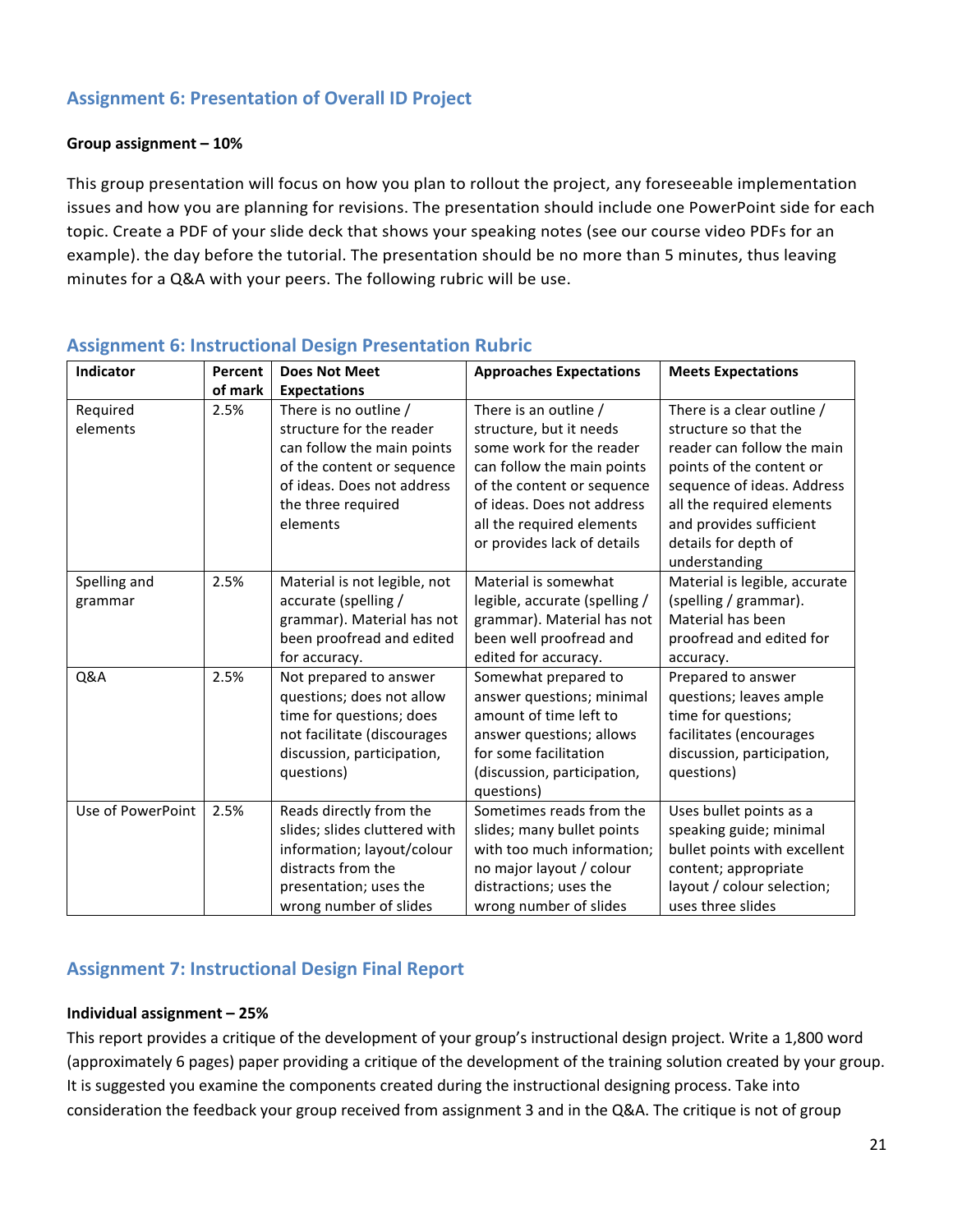members, but the use and integration of the models used, learning components created, usability of the unit / module created, and suggested revision needed to ensure a successful launch of the project. It may be useful to review the topics covered throughout the course and use that as a guide to write your paper; however, there is no particularly blueprint for this paper, as it must provide individual insights into the instructional design project. It is strongly suggested that all learners know the difference between the being critical, critical thinking, and a critique. Please provide a link to your group's project. The following rubric will be used for the paper.

| Indicator                     | Percent<br>of mark | <b>Does Not Meet</b>                                                                                                                                                                                                                                             | <b>Approaches Expectations</b>                                                                                                                                                                                                                 | <b>Meets Expectations</b>                                                                                                                                                                                                                                        |
|-------------------------------|--------------------|------------------------------------------------------------------------------------------------------------------------------------------------------------------------------------------------------------------------------------------------------------------|------------------------------------------------------------------------------------------------------------------------------------------------------------------------------------------------------------------------------------------------|------------------------------------------------------------------------------------------------------------------------------------------------------------------------------------------------------------------------------------------------------------------|
| Organization                  | 8%                 | <b>Expectations</b><br>Material is not clear,<br>coherent and organized.<br>There is no<br>outline/structure for the<br>reader can follow the main<br>points of the argument or<br>sequence of ideas.                                                            | Material is somewhat<br>clear, coherent and<br>organized.<br>There is an<br>outline/structure, but it<br>needs some work for the<br>reader can follow the main<br>points of the argument or<br>sequence of ideas.                              | Material is clear, coherent<br>and organized.<br>There is a clear<br>outline/structure so that<br>the reader can follow the<br>main points of the<br>argument or sequence of<br>ideas.                                                                           |
| Spelling and<br>grammar / APA | 5%                 | Material is not legible, not<br>accurate (spelling /<br>grammar). Material has not<br>been proofread and edited<br>for accuracy.<br>Does not conform to APA<br>style for formal academic<br>writing                                                              | Material is somewhat<br>legible, accurate (spelling /<br>grammar). Material has not<br>been well proofread and<br>edited for accuracy.<br>Generally, conforms to APA<br>style for formal academic<br>writing.                                  | Material is legible, accurate<br>(spelling / grammar).<br>Material has been<br>proofread and edited for<br>accuracy.<br>Conforms to APA style for<br>formal academic writing.                                                                                    |
| Critical thinking             | 8%                 | No or little analysis or<br>insights provided.<br>Sometimes goes off topic<br>and does not make<br>connections with the<br>material.<br>Does not provide examples<br>from the relevant material<br>Summarizes but does not<br>put forth new ideas or<br>insights | Provides competent but<br>not robust analysis and<br>critique.<br>Limited connections with<br>the material<br>Some examples used.<br>Sometimes offers vague or<br>general insights but lacks<br>depth and detail. Puts forth<br>some new ideas | Provides deep analysis and<br>critique of materials and<br>processes.<br>Provides rich, detailed<br>connections with learning<br>material<br>Provides examples of<br>relevant material.<br>Provides depth and<br>detailed insights in<br>additional to new ideas |
| Moving forward                | 4%                 | Offers no or little input into<br>the future of the project                                                                                                                                                                                                      | Provides some details of<br>the future of the project,<br>but these are vague with a<br>lack of depth and detail                                                                                                                               | Provides rich, detailed<br>forwarding thinking to<br>ensure the project is<br>successful                                                                                                                                                                         |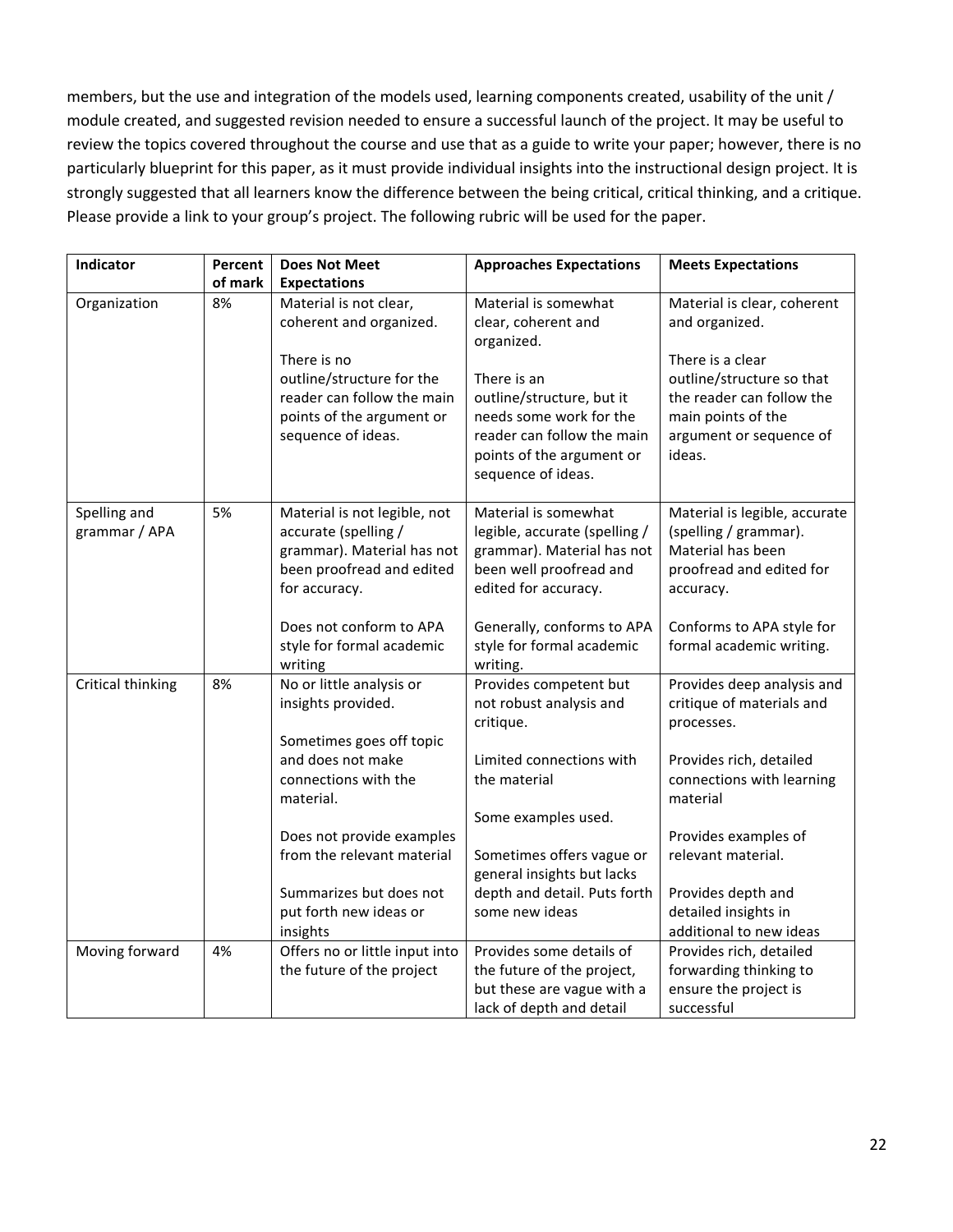#### **Group Member Assessment Rubric for Project Contribution**

The group assessment rubric is as follows. Each member of your project group will be asked to complete the group assessment and submit it to the facilitator for each group assignment. NOTE: When evaluating whether a student has demonstrated success in meeting the learning outcomes of the subject, the facilitator will also take into account the peer assessment. Individual students' final marks may be adjusted by up to two grades (PLUS or MINUS).

Please rate your group members on the relative contributions that were made in preparing and presenting your PBL. Please be candid in your assessment. Your ratings will not be disclosed to other students. In rating your group members use a one to five-point scale, where **5 = Superior; 4 = Above Average; 3 = Average; 2 = below average; 1 = weak.**

Insert your peers' names in the chart below with one name at the top of each column.

#### Please email this assessment to XXXXX

| <b>Criteria</b>                             | <b>Yourself (insert)</b><br>name here) | <b>Group Member</b><br>1 (insert name | <b>Group Member</b><br>2 (insert name | <b>Group Member 3</b><br>(insert name here) |
|---------------------------------------------|----------------------------------------|---------------------------------------|---------------------------------------|---------------------------------------------|
|                                             |                                        | here)                                 | here)                                 |                                             |
| Participated fully in group discussions and |                                        |                                       |                                       |                                             |
| meetings.                                   |                                        |                                       |                                       |                                             |
| Helped to keep the group focused on the     |                                        |                                       |                                       |                                             |
| task based on the assignment description.   |                                        |                                       |                                       |                                             |
| Contributed useful and creative ideas to    |                                        |                                       |                                       |                                             |
| the development of the presentation.        |                                        |                                       |                                       |                                             |
| Critically evaluated information and        |                                        |                                       |                                       |                                             |
| evidence and presented various              |                                        |                                       |                                       |                                             |
| perspectives to the group.                  |                                        |                                       |                                       |                                             |
| Quantity of work done.                      |                                        |                                       |                                       |                                             |
| Quality of work done was to the desired     |                                        |                                       |                                       |                                             |
| standard and reflected the assignment       |                                        |                                       |                                       |                                             |
| assessment criteria.                        |                                        |                                       |                                       |                                             |
| Contributed to the delivery of the          |                                        |                                       |                                       |                                             |
| presentation in a creative and supportive   |                                        |                                       |                                       |                                             |
| manner.                                     |                                        |                                       |                                       |                                             |
| Contributed to the class discussion of the  |                                        |                                       |                                       |                                             |
| presentation; answered questions on the     |                                        |                                       |                                       |                                             |
| topic and furthered understandings.         |                                        |                                       |                                       |                                             |
| <b>Total</b>                                |                                        |                                       |                                       |                                             |
|                                             |                                        |                                       |                                       |                                             |
| $\sim$                                      |                                        |                                       |                                       |                                             |

Comments: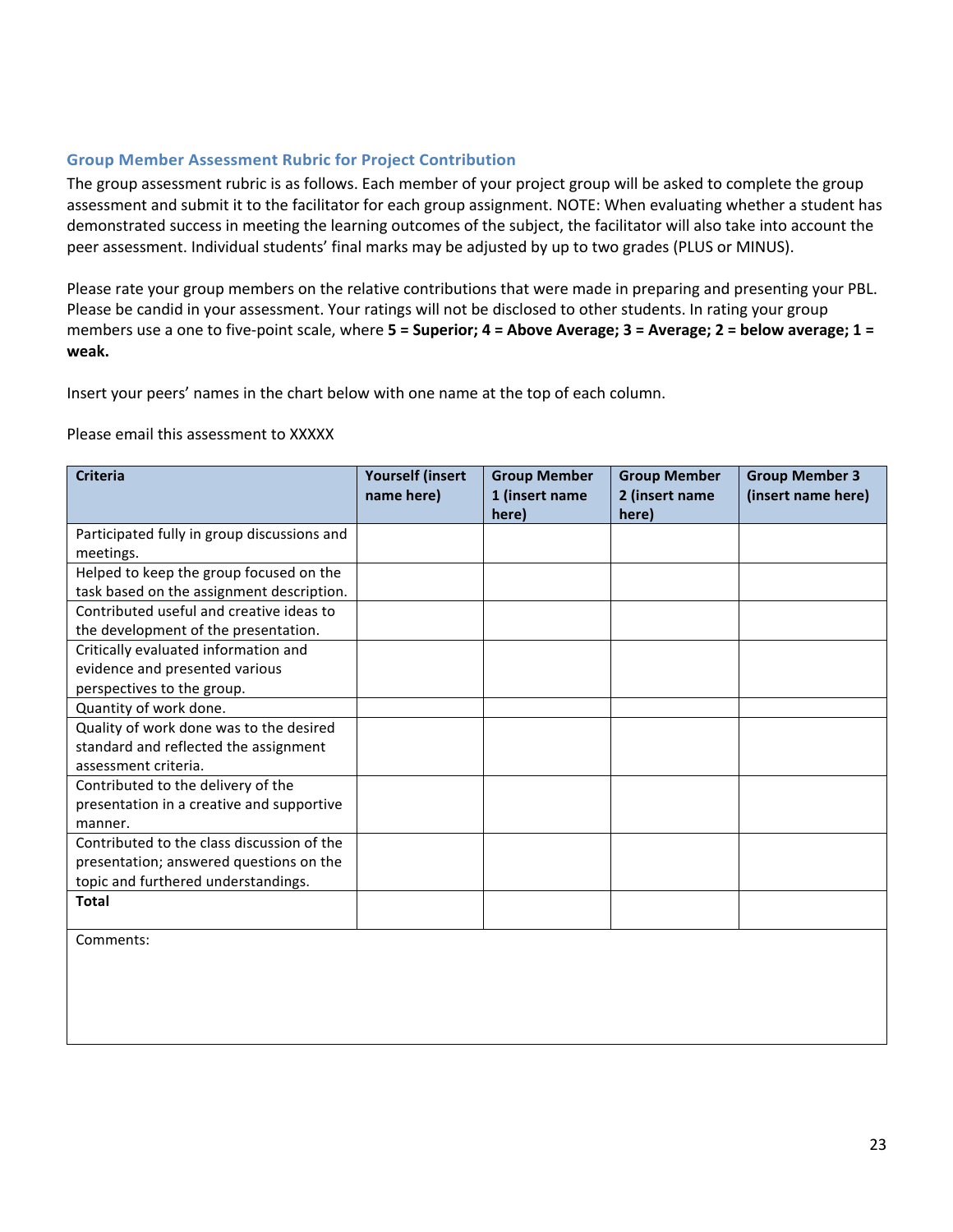## **Assignment Policies**

Assignment criteria are specified in the detailed assignment descriptions. Read them carefully to be sure that you have fulfilled all aspects of the requirements. Assignments are DUE ON THE DAY indicated. Late assignments will be handled as follows:

### Non-negotiated Late Assignment

An assignment that has been posted late without prior agreement between the student and the professor to extend the time for the assignment to be handed in will be considered a non- negotiated late assignment and will be assigned a grade of zero.

### Negotiated Late Assignment

An assignment that has been handed in late in accordance with a mutually agreed deadline and penalty (if applicable) will be considered a negotiated late assignment and will be marked in accordance with the mutually agreed terms.

### Extenuating Circumstances

The professor will consider individually, rare extenuating circumstances, which may cause an assignment to be late. Examples of extenuating circumstances include hospitalization, death of a loved one, traffic accidents, etc. The student must provide documentation to validate the extenuating circumstance. It will be at the professor's discretion to work out the extension in this situation.

## **Academic Integrity**

Learners and faculty at UOIT share an important responsibility to maintain the integrity of the teaching and learning relationship. This relationship is characterized by honesty, fairness and mutual respect for the aim and principles of the pursuit of education. Academic misconduct impedes the activities of the university community and is punishable by appropriate disciplinary action.

Learners are expected to be familiar with UOIT's regulations on Academic Conduct (Section 5.15 of the Academic Calendar) which sets out the kinds of actions that constitute academic misconduct, including plagiarism, copying or allowing one's own work to copied, use of unauthorized aids in examinations and tests, submitting work prepared in collaboration with another student when such collaboration has not been authorized, and other academic offences. The regulations also describe the procedures for dealing with allegations, and the sanctions for any finding of academic misconduct, which can range from a written reprimand to permanent expulsion from the university. A lack of familiarity with UOIT's regulations on academic conduct does not constitute a defense against its application.

Further information about academic misconduct can be found in the Academic Integrity link on your laptop.

### **Turnitin**

UOIT and faculty members reserve the right to use electronic means to detect and help prevent plagiarism. Learners agree that by taking this course all assignments are subject to submission for textual similarity review by Turnitin.com. Assignments submitted to Turnitin.com will be included

as source documents in Turnitin.com's restricted access database solely for the purpose of detecting plagiarism in such documents for five academic years. The instructor may require learners to submit their assignments electronically to Turnitin.com or the instructor may submit questionable text on behalf of a student. The terms that apply to UOIT's use of the Turnitin.com service is described on the Turnitin.com website.

Learners who do not wish to have their work submitted to Turnitin.com must inform their instructor at the time the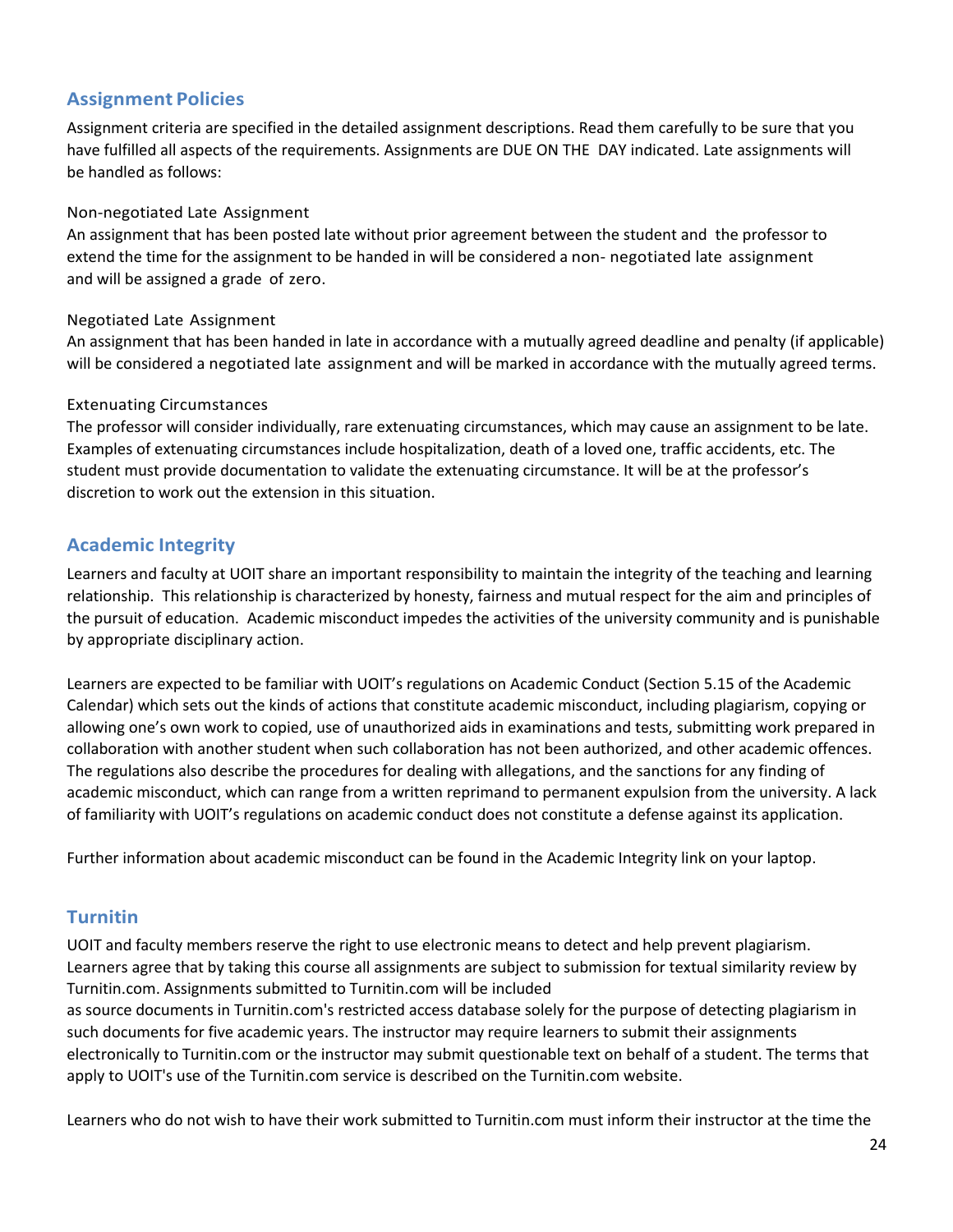work is assigned and provide with their assignment a signed Turnitin.com Assignment Cover sheet: http://www.uoit.ca/assets/Academic~Integrity~Site/Forms/Assignment%20Cover%20sheet.pdf

Further information about Turnitin can be found on the Academic Integrity link on your laptop.

## **Communication**

This course is based on the premise that critical examination of data is the basis for advancing knowledge. Defininga research question, identifying and gathering appropriate data, analyzing that data and reporting results are the bases of scientific inquiry.

The methodology for course delivery models effective PBL. Course assessment strategies provide learners with opportunitiesto demonstrate their ability to communicate orally, in writing and through the use of multimedia.

The course itself is not only a vehicle for collaborative learning, but also forself-reflection and the input of colleagues. Class activities include the sharing, analysis and assessment of online and face-to face interactions. Participants in this course are expected to critically assess the assumptions of their work and the work of their peers. Effective communication is the vehicle through which teacher candidates learn to access, share and expand their base of professional knowledge. It brings knowledge into practice.

## **Use of Technology**

The course learning outcomes, topic outline, and assessment criteria illustrate the need forlearnersto use and produce digital media. The digital medium is used as both a resource source and a vehicle for ongoing communication with peers, the professor and experts from the field. Learners may choose to explore multimedia presentations in greater depth and detail as part of their culminating project. The course website is an essential tool; teacher candidates are expected to actively engage in the location, evaluation, and synthesis of web-based materials.

Additional Tools to be used:

- Google Drive
- Twitter
- IM programs (such as Messenger, etc.)
- Skype (for brief 1:1 meetings)
- YouTube (post video)
- Prezi (http://prezi.com/)
- Cmap (http://cmap.ihmc.us/)
- https://bubbl.us/

## **Individual Needs and Diversity**

Course methodology is designed to attend to a range of learning styles and abilities of teacher candidates. The selection of course readings provides an ethnic and gender balance. A prime function of this course is to support learners as they struggle to understand how important issues, such as individual needs and diversity can be integrated into their own learning situations. The instructor establishes a climate for learning, which encourages learners to explore, and debate issues from their own perspectives, while remaining open to and respectful of the ideas and opinions of others.